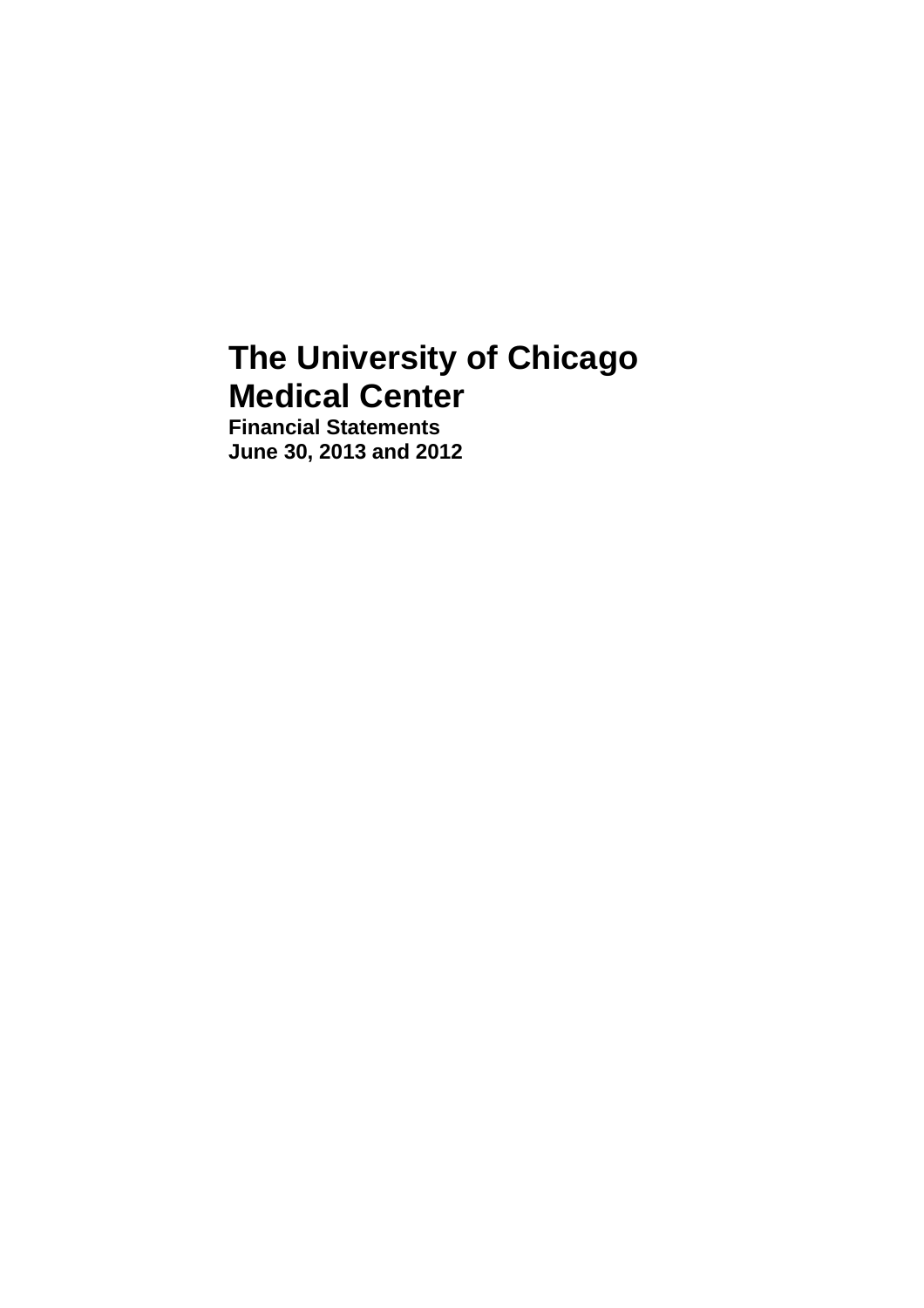## Page(s)

| <b>Financial Statements</b> |  |
|-----------------------------|--|
|                             |  |
|                             |  |
|                             |  |
|                             |  |
|                             |  |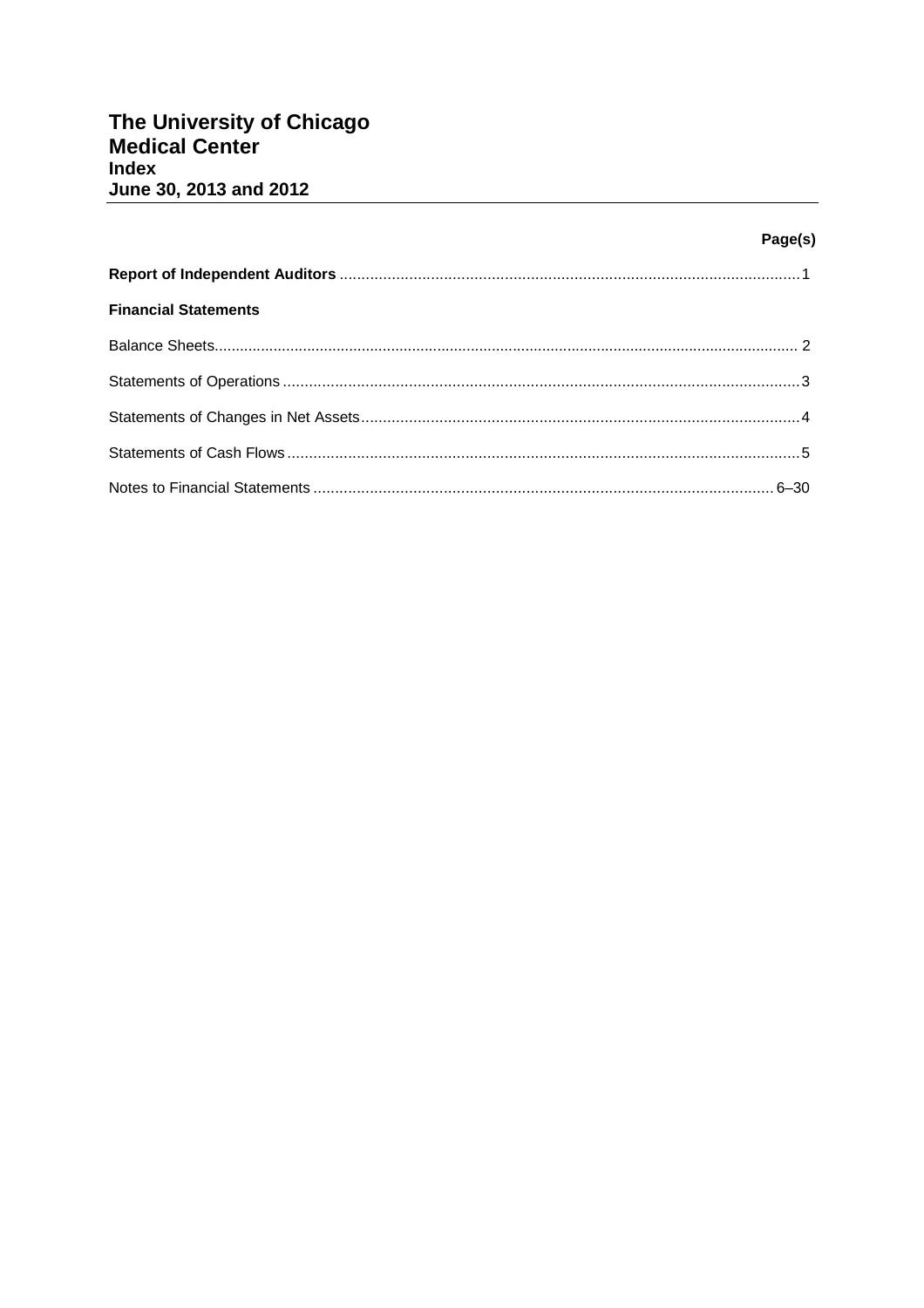

## **Independent Auditor's Report**

To the Board of Trustees of The University of Chicago Medical Center:

We have audited the accompanying financial statements of The University of Chicago Medical Center, which comprise the balance sheets as of June 30, 2013 and 2012, and the related statements of operations, of changes in net assets, and of cash flows for the years then ended.

## *Management's Responsibility for the Financial Statements*

Management is responsible for the preparation and fair presentation of the financial statements in accordance with accounting principles generally accepted in the United States of America; this includes the design, implementation, and maintenance of internal control relevant to the preparation and fair presentation of financial statements that are free from material misstatement, whether due to fraud or error.

## *Auditor's Responsibility*

Our responsibility is to express an opinion on the financial statements based on our audits. We conducted our audits in accordance with auditing standards generally accepted in the United States of America. Those standards require that we plan and perform the audit to obtain reasonable assurance about whether the financial statements are free from material misstatement.

An audit involves performing procedures to obtain audit evidence about the amounts and disclosures in the financial statements. The procedures selected depend on our judgment, including the assessment of the risks of material misstatement of the financial statements, whether due to fraud or error. In making those risk assessments, we consider internal control relevant to the Company's preparation and fair presentation of the financial statements in order to design audit procedures that are appropriate in the circumstances, but not for the purpose of expressing an opinion on the effectiveness of the Company's internal control. Accordingly, we express no such opinion. An audit also includes evaluating the appropriateness of accounting policies used and the reasonableness of significant accounting estimates made by management, as well as evaluating the overall presentation of the financial statements. We believe that the audit evidence we have obtained is sufficient and appropriate to provide a basis for our audit opinion.

## *Opinion*

In our opinion, the financial statements referred to above present fairly, in all material respects, the financial position of The University of Chicago Medical Center at June 30, 2013 and 2012, and the results of its operations and its cash flows for the years then ended in accordance with accounting principles generally accepted in the United States of America.

Principalent buschopers LLP

October 10, 2013

*PricewaterhouseCoopers LLP, One North Wacker, Chicago, IL 60606 T: (312) 298 2000, F: (312) 298 2001,* www.pwc.com/us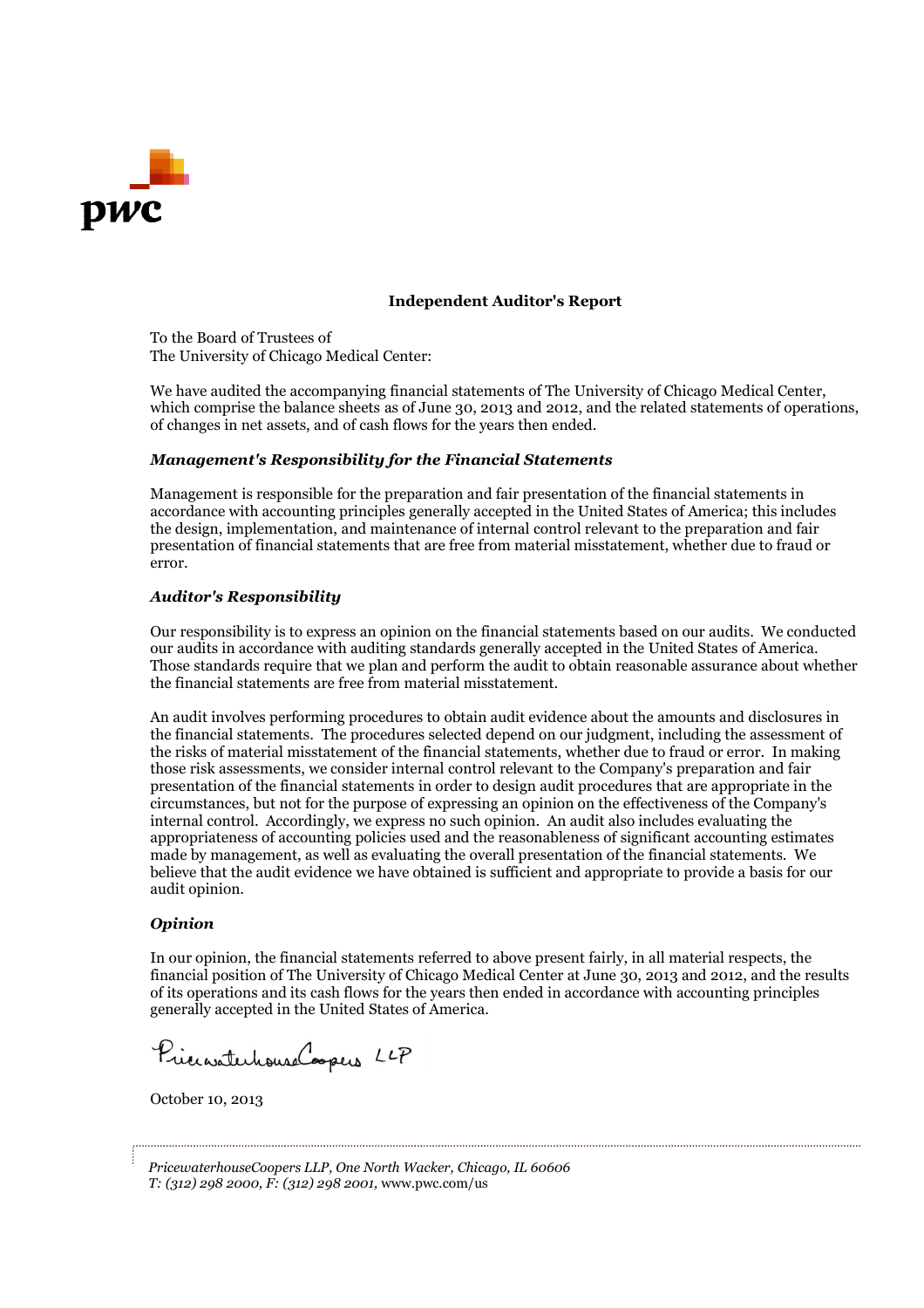## **The University of Chicago Medical Center Balance Sheets June 30, 2013 and 2012 (in thousands of dollars)**

|                                                                                                                       |               | 2013             | 2012             |
|-----------------------------------------------------------------------------------------------------------------------|---------------|------------------|------------------|
| <b>Assets</b>                                                                                                         |               |                  |                  |
| <b>Current assets</b>                                                                                                 |               |                  |                  |
| Cash and cash equivalents                                                                                             | \$            | 164,504          | \$<br>74,348     |
| Patient accounts receivable, less allowance for doubtful                                                              |               |                  |                  |
| accounts for 2013 - \$29,612 and 2012 - \$30,796                                                                      |               | 204,279          | 209,006          |
| Current portion of investments limited to use                                                                         |               | 11               | 27,033           |
| Current portion of malpractice self-insurance receivable                                                              |               | 22,502           | 17,629           |
| Current portion of pledges receivable                                                                                 |               | 2,243            | 4,799            |
| Other current assets                                                                                                  |               | 35,176           | 23,627           |
| Total current assets                                                                                                  |               | 428,715          | 356,442          |
| Investments limited to use, less current portion                                                                      |               | 797,305          | 897,405          |
| Property, plant and equipment, net                                                                                    |               | 1,189,623        | 1,066,494        |
| Pledges receivable, less current portion                                                                              |               | 2,465            | 5,634            |
| Malpractice self-insurance receivable, less current portion                                                           |               | 98,821           | 100,524          |
| Other assets, net                                                                                                     |               | 15,722           | 27,349           |
| <b>Total assets</b>                                                                                                   | $\mathsf{\$}$ | 2,532,651        | \$<br>2,453,848  |
| <b>Liabilities and Net Assets</b>                                                                                     |               |                  |                  |
| <b>Current liabilities</b>                                                                                            |               |                  |                  |
| Accounts payable and accrued expenses                                                                                 | \$            | 131,206          | \$<br>117,678    |
| Current portion of long-term debt                                                                                     |               | 10,385           | 11,290           |
| Current portion of other long-term liabilities                                                                        |               | 2,033            | 688              |
| Current portion of estimated third-party payor settlements<br>Current portion of malpractice self-insurance liability |               | 51,836<br>22,502 | 27,379<br>17,629 |
| Due to University of Chicago                                                                                          |               | 14,799           | 15,593           |
| <b>Total current liabilities</b>                                                                                      |               | 232,761          | 190,257          |
|                                                                                                                       |               |                  |                  |
| Other liabilities<br>Worker's compensation self-insurance liabilities, less current portion                           |               | 9,528            | 8,216            |
| Malpractice self-insurance liability, less current portion                                                            |               | 98,821           | 100,524          |
| Long-term debt, less current portion                                                                                  |               | 820,341          | 833,255          |
| Interest rate swap liability                                                                                          |               | 88,769           | 135,872          |
| Other long-term liabilities, less current portion                                                                     |               | 44,741           | 56,370           |
| <b>Total liabilities</b>                                                                                              |               | 1,294,961        | 1,324,494        |
| Net assets                                                                                                            |               |                  |                  |
| Unrestricted                                                                                                          |               | 1,149,627        | 1,027,917        |
| Temporarily restricted                                                                                                |               | 81,971           | 95,345           |
| Permanently restricted                                                                                                |               | 6,092            | 6,092            |
| Total net assets                                                                                                      |               | 1,237,690        | 1,129,354        |
| Total liabilities and net assets                                                                                      | \$            | 2,532,651        | \$<br>2,453,848  |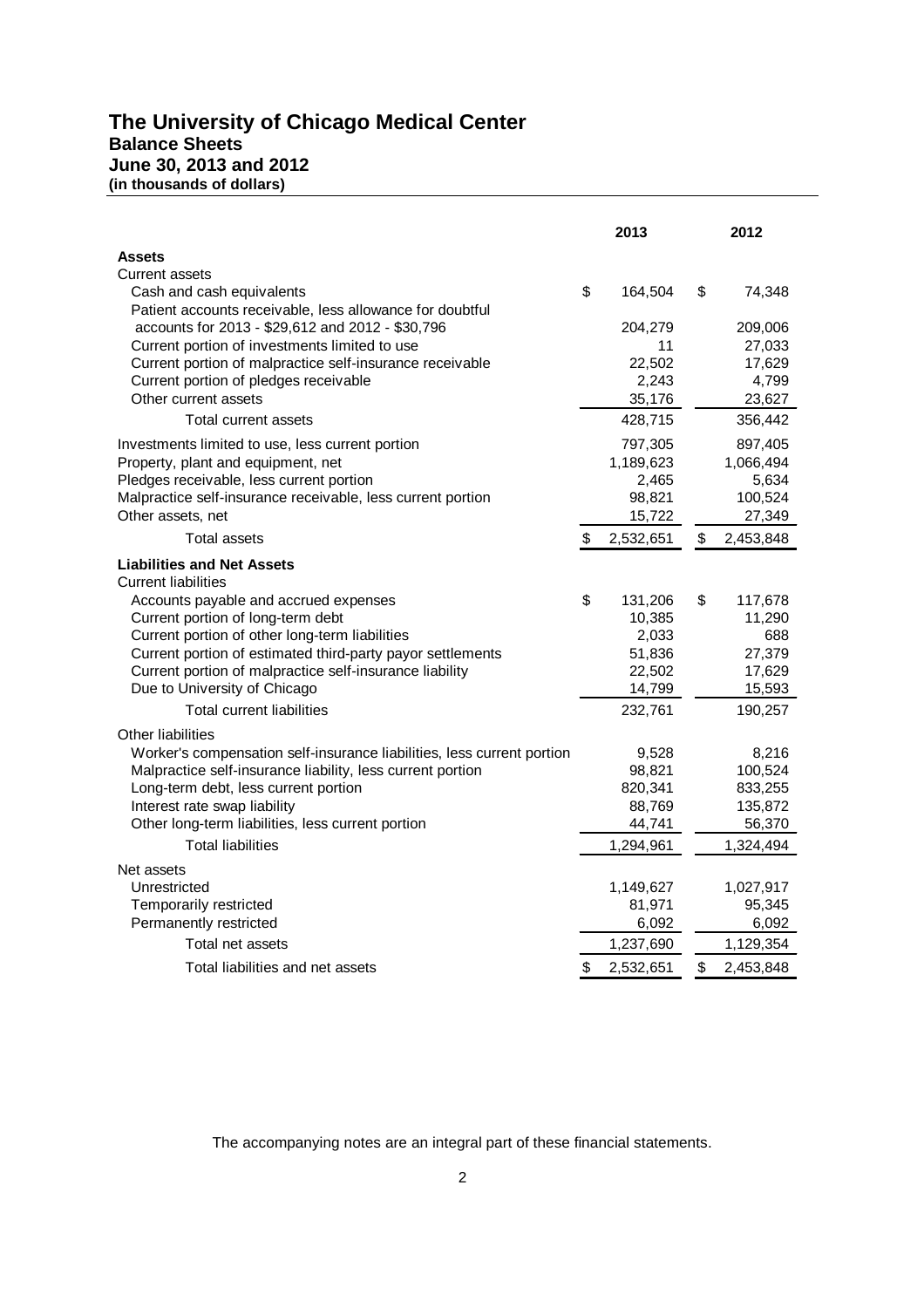## **The University of Chicago Medical Center Statements of Operations Years Ended June 30, 2013 and 2012 (in thousands of dollars)**

|                                                                                                                       | 2013            | 2012            |
|-----------------------------------------------------------------------------------------------------------------------|-----------------|-----------------|
|                                                                                                                       |                 |                 |
| <b>Operating revenues</b>                                                                                             |                 |                 |
| Net patient service revenue                                                                                           | \$<br>1,303,787 | \$<br>1,267,104 |
| Provision for doubtful accounts                                                                                       | 47,812          | 45,133          |
| Net patient service revenue after provision for doubtful accounts<br>Other operating revenues and net assets released | 1,255,975       | 1,221,971       |
| from restrictions                                                                                                     | 81,184          | 67,914          |
| Total operating revenues                                                                                              | 1,337,159       | 1,289,885       |
| <b>Operating expenses</b>                                                                                             |                 |                 |
| Salaries, wages and benefits                                                                                          | 595,968         | 532,949         |
| Supplies and other                                                                                                    | 335,358         | 324,844         |
| Physician services from the University of Chicago                                                                     | 191,862         | 185,026         |
| Insurance                                                                                                             | 18,382          | 20,902          |
| Interest                                                                                                              | 19,883          | 12,789          |
| Medicaid provider tax                                                                                                 | 26,691          | 26,691          |
| Depreciation and amortization                                                                                         | 70,466          | 67,522          |
| Total operating expenses                                                                                              | 1,258,610       | 1,170,723       |
| Total operating income                                                                                                | 78,549          | 119,162         |
| <b>Nonoperating gains</b>                                                                                             |                 |                 |
| Investment income and unrestricted gifts, net                                                                         | 59,788          | 24,857          |
| Derivative ineffectiveness gain (loss)                                                                                | 2,993           | (3,679)         |
| Excess of revenues over expenses                                                                                      | 141,330         | 140,340         |
| Other changes in net assets                                                                                           |                 |                 |
| Transfers to University of Chicago, net                                                                               | (74, 544)       | (90, 396)       |
| Net assets released for capital purchases                                                                             | 14,277          | 225             |
| Liability for pension benefits                                                                                        | 3,878           | (2,659)         |
| Changes in valuation of derivatives                                                                                   | 36,713          | (85,079)        |
| Other, net                                                                                                            | 56              | 562             |
| Increase (decrease) in unrestricted net assets                                                                        | \$<br>121,710   | \$<br>(37,007)  |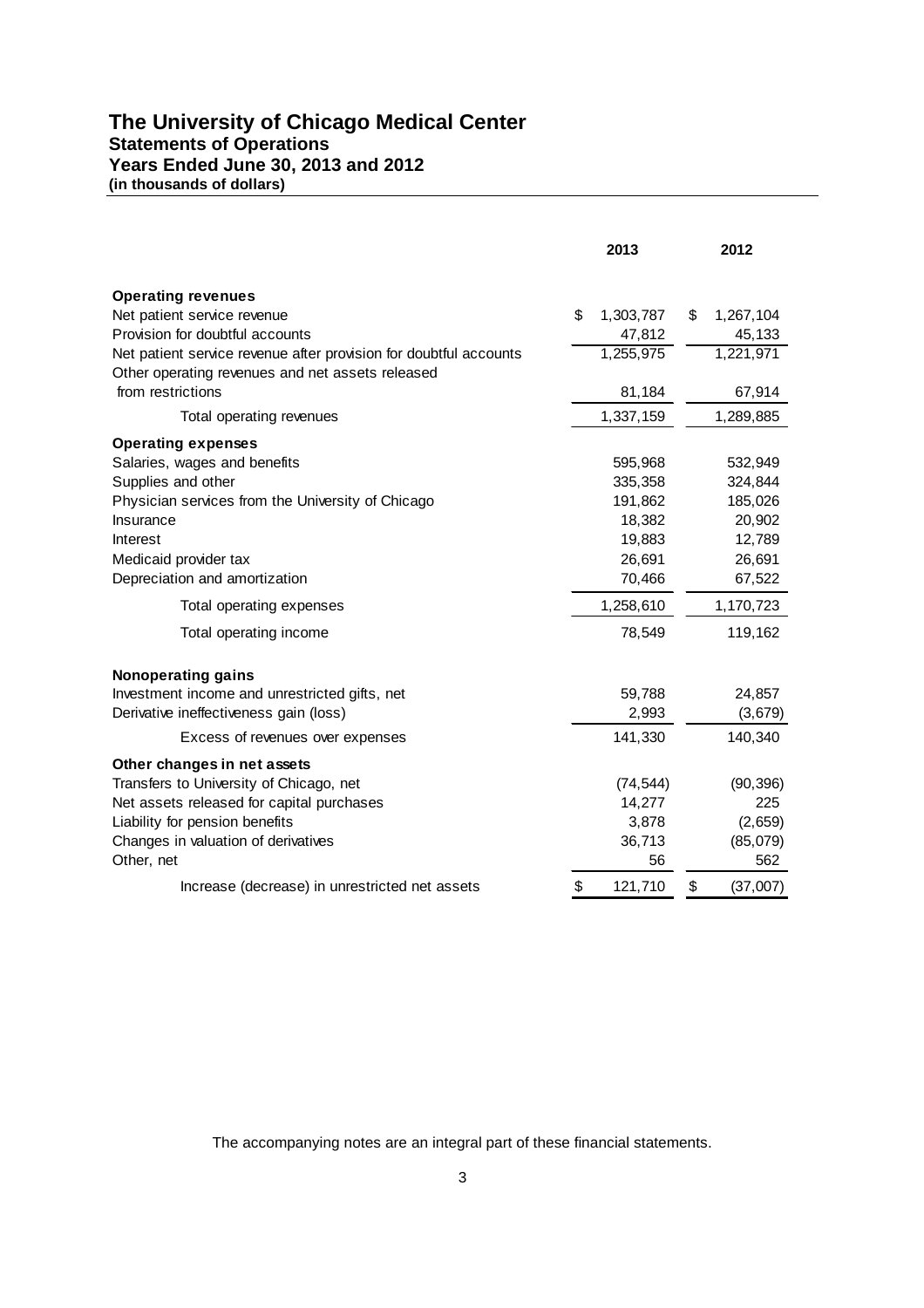## **The University of Chicago Medical Center**

**Statements of Changes in Net Assets**

**Years Ended June 30, 2013 and 2012**

**(in thousands of dollars)**

|                                                          | 2013            | 2012            |
|----------------------------------------------------------|-----------------|-----------------|
| Unrestricted net assets                                  |                 |                 |
| Excess of revenues over expenses                         | \$<br>141,330   | \$<br>140,340   |
| Transfers to University of Chicago                       | (74, 544)       | (90, 396)       |
| Net assets released for capital purchases                | 14,277          | 225             |
| Liability for pension benefits                           | 3,878           | (2,659)         |
| Changes in valuation of derivatives                      | 36,713          | (85,079)        |
| Other, net                                               | 56              | 562             |
| Increase (decrease) in unrestricted net assets           | 121,710         | (37,007)        |
| <b>Temporarily restricted net assets</b>                 |                 |                 |
| Contributions                                            | 3,137           | 3,345           |
| Net assets released from restrictions used for           |                 |                 |
| operating purposes                                       | (4,621)         | (4,539)         |
| Investment Income                                        | 4,604           | 2,825           |
| Net assets released for capital purchases                | (14, 277)       | (225)           |
| Other                                                    | (2,217)         |                 |
| Increase (decrease) in temporarily restricted net assets | (13, 374)       | 1,406           |
| Permanently restricted net assets                        |                 |                 |
| Contributions and other                                  |                 | (20)            |
| Increase (decrease) in net assets                        | 108,336         | (35,621)        |
| Net assets at beginning of year                          | 1,129,354       | 1,164,975       |
| Net assets at end of year                                | \$<br>1,237,690 | \$<br>1,129,354 |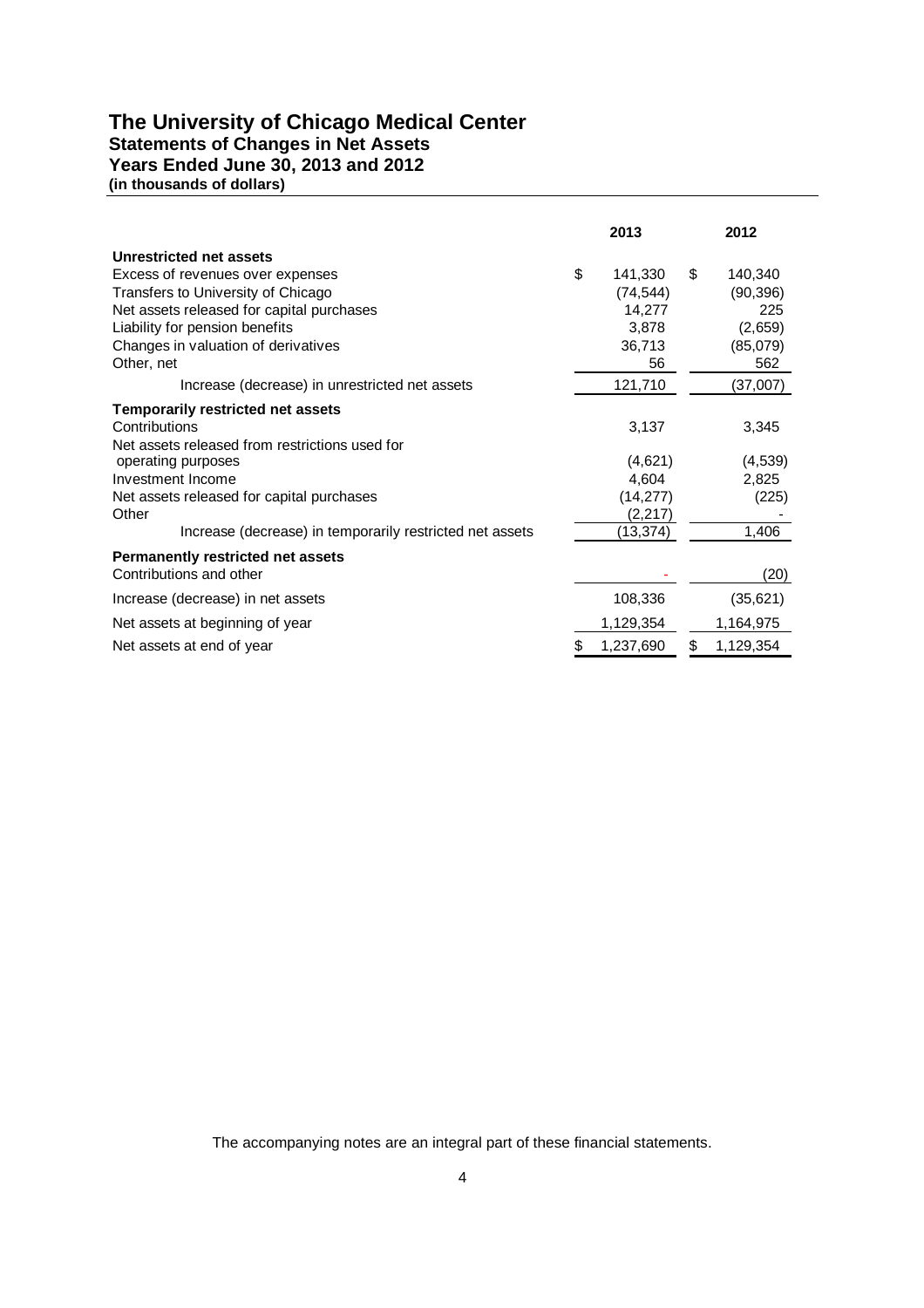## **The University of Chicago Medical Center Statements of Cash Flows Years Ended June 30, 2013 and 2012 (in thousands of dollars)**

|                                                           | 2013          |    | 2012       |
|-----------------------------------------------------------|---------------|----|------------|
| Cash flows from operating activities                      |               |    |            |
| Increase (decrease) in net assets                         | \$<br>108,336 | \$ | (35, 621)  |
| Adjustments to reconcile change in net assets to net cash |               |    |            |
| provided by operating activities                          |               |    |            |
| Net change in unrealized gains on investments             | (1, 108)      |    | 13,425     |
| Transfers to University of Chicago                        | 74,544        |    | 90,396     |
| Restricted contributions and other changes                | (921)         |    | (3, 344)   |
| Realized gains on investments                             | (63, 284)     |    | (41, 941)  |
| Net change in valuation of derivatives                    | (47, 103)     |    | 77,808     |
| Pension and other changes in unrestricted net assets      | (3,934)       |    | 2,566      |
| Loss on disposal of assets                                | 935           |    | 388        |
| Loss on extinguishment of debt                            |               |    | 2,891      |
| Depreciation and amortization                             | 70,329        |    | 67,522     |
| Increase (decrease) in cash resulting from a change in    |               |    |            |
| Patient accounts receivable, net                          | 4,727         |    | (69, 641)  |
| Other assets                                              | 26,429        |    | (7, 369)   |
| Accounts payable and accrued expenses                     | 11,545        |    | 12,072     |
| Due to the University of Chicago                          | (794)         |    | 2,658      |
| Estimated settlements with third-party payors             | 24,504        |    | (8,622)    |
| Self-insurance liabilities                                | 1,312         |    | 20         |
| <b>Other liabilities</b>                                  | 11,061        |    | (6, 758)   |
| Net cash provided from operating activities               | 216,578       |    | 96,450     |
| Cash flows from investing activities                      |               |    |            |
| Purchases of property, plant and equipment                | (209, 359)    |    | (240, 737) |
| Decrease in construction/capitalized interest funds       | 14,730        |    | 125,620    |
| Acquisition of business purchased                         |               |    | (2,607)    |
| Purchases of investments                                  | (221, 928)    |    | (146, 314) |
| Sales of investments                                      | 371,690       |    | 186,875    |
| Net cash used in investing activities                     | (44, 867)     |    | (77, 163)  |
| <b>Cash flows from financing activities</b>               |               |    |            |
| Proceeds from issuance of long-term debt                  | 686           |    | 80,945     |
| Payments on long-term obligations                         | (14, 343)     |    | (90, 631)  |
| Transfers paid to the University of Chicago, net          | (74, 544)     |    | (90, 396)  |
| <b>Restricted contributions</b>                           | 6,646         |    | 6,936      |
| Net cash used in financing activities                     | (81, 555)     |    | (93, 146)  |
| Net increase (decrease) in cash and cash equivalents      | 90,156        |    | (73, 859)  |
| <b>Cash and cash equivalents</b>                          |               |    |            |
| Beginning of year                                         | 74,348        |    | 148,207    |
| End of year                                               | \$<br>164,504 | ङ  | 74,348     |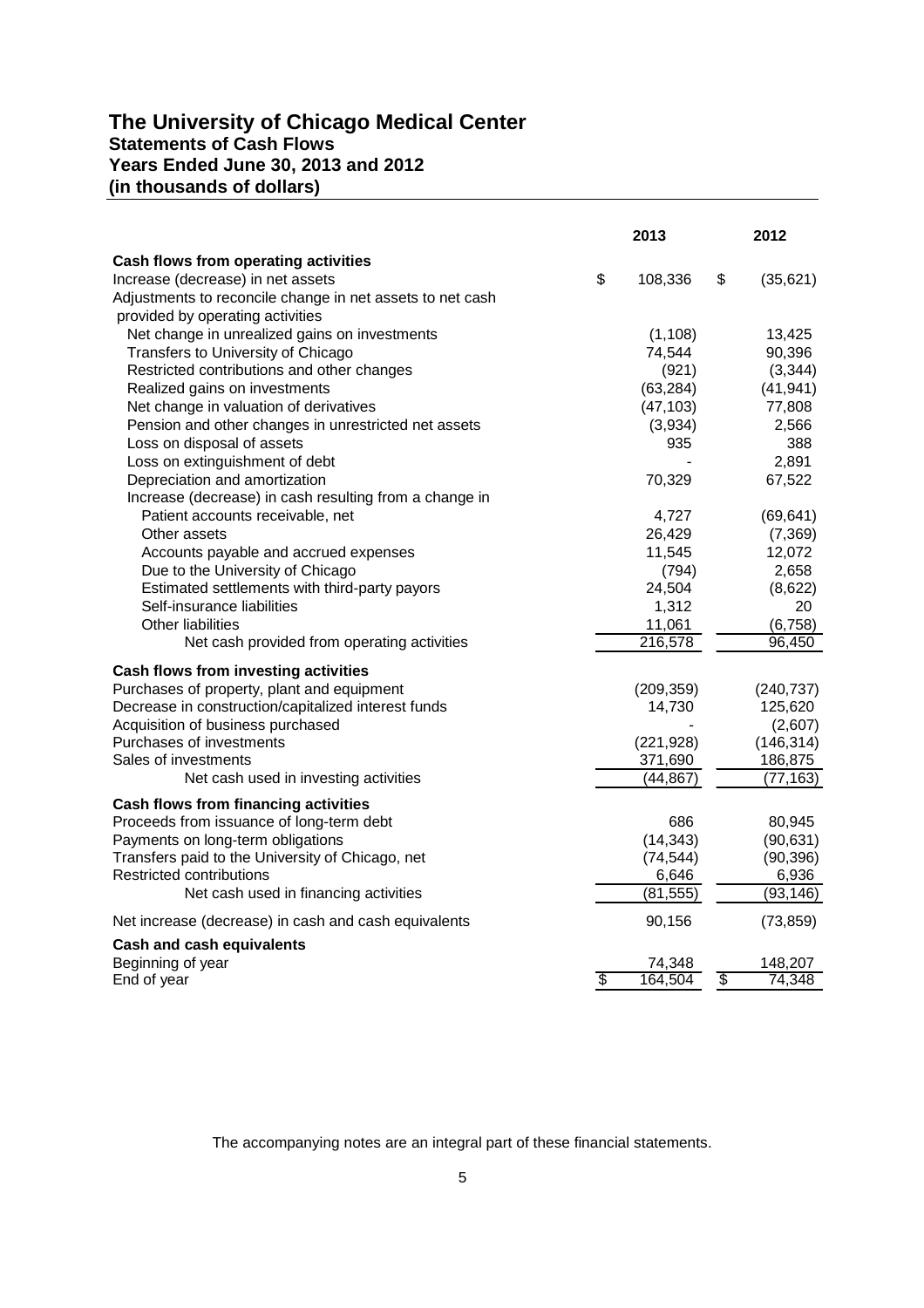## **1. Organization and Basis of Presentation**

The University of Chicago Medical Center ("UCMC" or the "Medical Center") is an Illinois not-forprofit corporation. UCMC operates the Center for Care and Discovery, the Bernard Mitchell Hospital, the Chicago Lying-In Hospital, the University of Chicago Comer Children's Hospital, the Duchossois Center for Advanced Medicine, and various other outpatient clinics and treatment areas.

The University of Chicago (the "University"), as the sole corporate member of UCMC, elects UCMC's Board of Trustees and approves its By-Laws. The UCMC President reports to the University's Executive Vice President for Medical Affairs. The relationship between UCMC and the University is defined in the Medical Center By-Laws, an Affiliation Agreement, an Operating Agreement, and several Leases. See Note 3 for agreements and transactions with the University.

UCMC is a tax-exempt organization under Section 501(c)3 of the Internal Revenue Code. Accordingly, no provision for income taxes related to these entities has been made.

## **2. Summary of Significant Accounting Policies**

#### **New Accounting Pronouncements**

During 2012, the Medical Center adopted the provisions of Accounting Standards Update 2011-07, *Presentation and Disclosure of Patient Service Revenue, Provision of Bad Debts, and the Allowance for Doubtful Accounts for Certain Health Care Entities* ("ASU 2011-07"). ASU 2011-07 requires health care entities to change the presentation of the statements of operations by reclassifying the provision for doubtful accounts from an operating expense to a deduction from patient service revenues.

During 2013, the Medical Center adopted the provisions of Accounting Standards Update 2011-04, Amendments to Achieve Common Fair Value Measurement and Disclosure Requirements in U.S. GAAP and IFRS ("ASU 2011-04"), ASU 2011-04 requires entities to provide additional disclosures related to fair value measurements of assets and liabilities classified as level 3 within the fair value hierarchy. See Note 5 for related fair value disclosures.

#### **Use of Estimates**

The preparation of financial statements in conformity with accounting principles generally accepted in the United States of America requires management to make estimates and assumptions that affect the reported amounts of assets and liabilities and disclosure of contingent assets and liabilities at the date of the financial statements and the reported amounts of revenues and expenses during the reporting period. Actual results could differ from those estimates. The most significant estimates are made in the areas of patient accounts receivable, accruals for settlements with third-party payors, malpractice liability, fair value of investments, goodwill, intangibles, and accrued compensation and benefits.

## **Community Benefits**

UCMC's policy is to treat patients in immediate need of medical services without regard to their ability to pay for such services, including patients transferred from other hospitals under the provisions of the Emergency Medical Treatment and Active Labor Act (EMTALA). UCMC also accepts patients through the Perinatal and Pediatric Trauma Networks without regard to their ability to pay for services.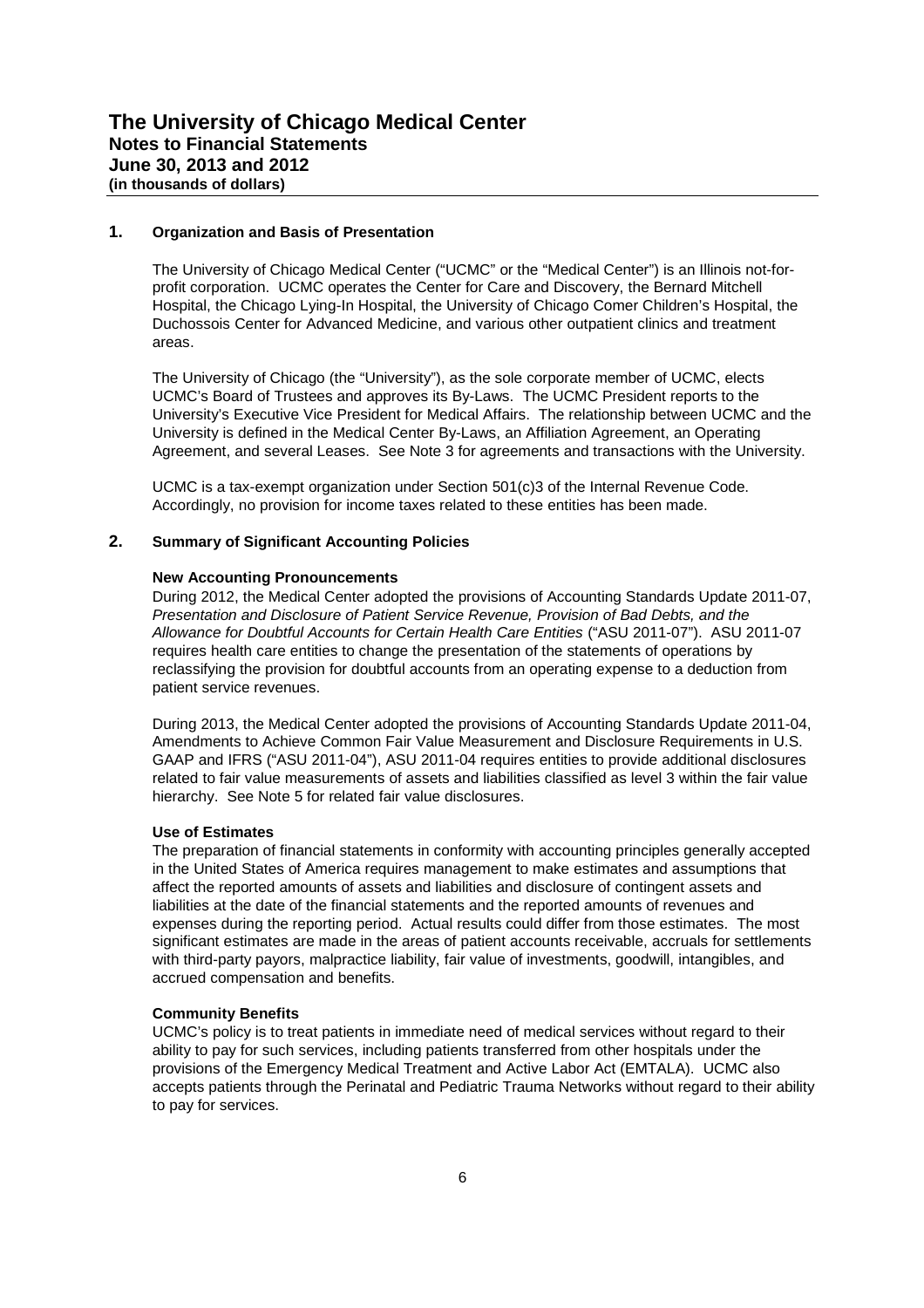UCMC developed a Financial Assistance Policy (the "Policy") under which patients are offered discounts of up to 100% of charges on a sliding scale. The policy is based both on income as a percentage of the Federal Poverty Level guidelines and the charges for services rendered. The policy also contains provisions that are responsive to those patients subject to catastrophic healthcare expenses. Since UCMC does not pursue collection of these amounts, they are not reported as net patient service revenue. The cost of providing care under this policy, along with the unreimbursed cost of government sponsored indigent healthcare programs, unreimbursed cost to support education, clinical research and other community programs for the years ended June 30, 2013 and 2012, are reported in Note 4.

#### **Fair Value of Financial Instruments**

Fair value is defined as the price that the Medical Center would receive upon selling an asset or pay to settle a liability in an orderly transaction between market participants.

The Medical Center uses a framework for measuring fair value that includes a hierarchy that categorizes and prioritizes the sources used to measure and disclose fair value. This hierarchy is broken down into three levels based on inputs that market participants would use in valuing the financial instruments based on market data obtained from sources independent of the Medical Center. Inputs refer broadly to the assumptions that market participants would use in pricing the asset, including assumptions about risk. Inputs may be observable or unobservable. Observable inputs are inputs that reflect the assumptions market participants would use in pricing the asset developed based on market data obtained from sources independent of the reporting entity. Unobservable inputs are inputs that reflect the reporting entity's own assumptions about the assumptions market participants would use in pricing the asset developed based on the best information available. The three tier hierarchy of inputs is summarized in the three broad levels as follows:

Level 1 – quoted market prices in active markets for identical investments.

Level 2 – inputs other than quoted prices for similar investments in active markets, quoted prices for identical or similar investments in markets that are not active, or inputs other than quoted prices that are observable including model-based valuation techniques.

Level 3 – valuation techniques that use significant inputs that are unobservable because they trade infrequently or not at all.

#### **Cash and Cash Equivalents**

Cash equivalents include U.S. Treasury notes, commercial paper, and corporate notes with original maturities of three months or less, except that such instruments purchased with endowment assets or funds on deposit with bond trustees are classified as investments. Cash equivalents are considered Level 1 in the fair value hierarchy.

## **Inventory**

UCMC values inventories at the lower of cost or market, using the first-in first-out method.

## **Investments**

Investments are recorded in the consolidated financial statements at estimated fair value. If an investment is held directly by the Medical Center and an active market with quoted prices exists, the market price of an identical security is used as reported fair value. Reported fair values for shares in mutual funds are based on share prices reported by the funds as of the last business day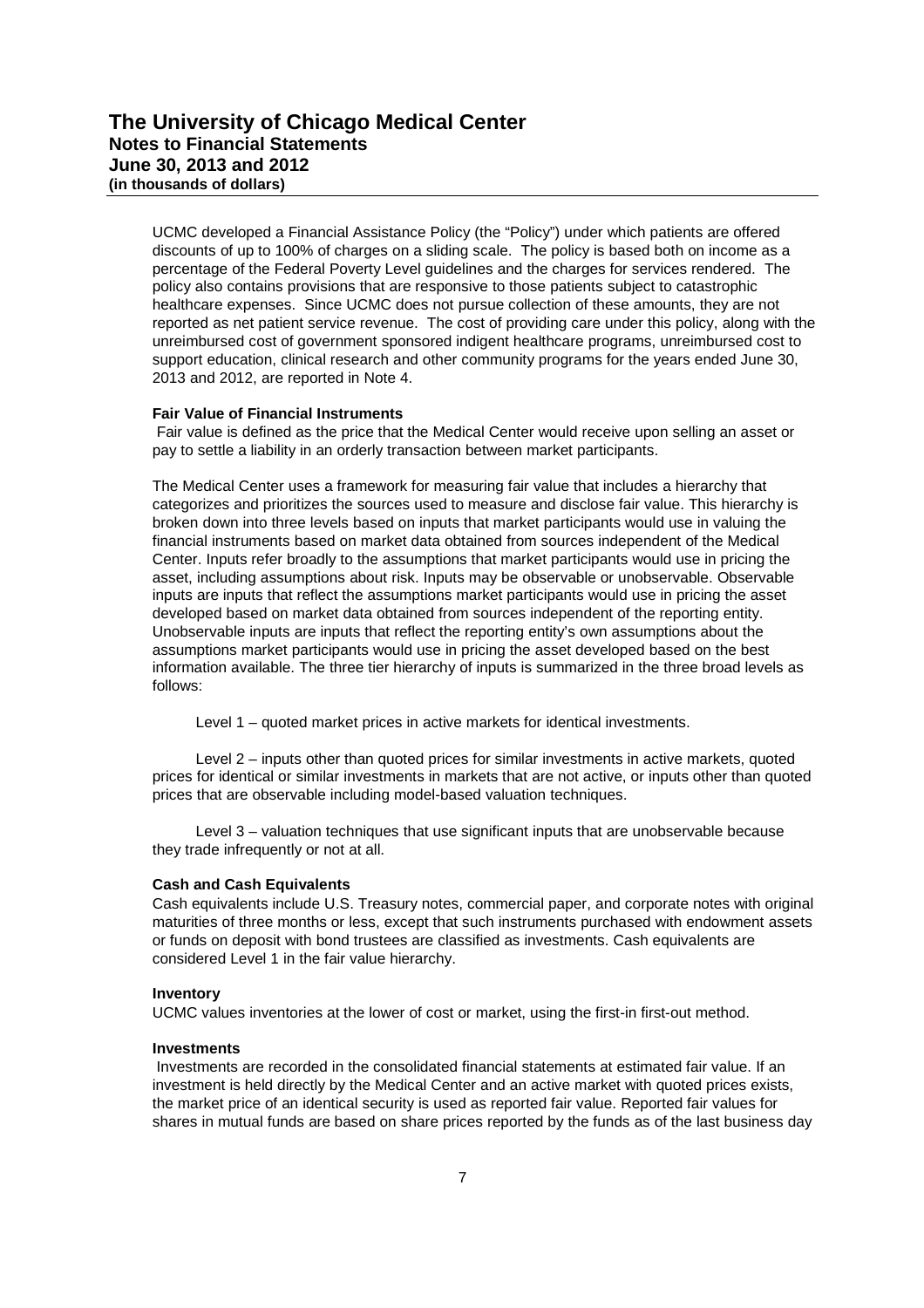of the fiscal year. The Medical Center's interests in alternative investment funds such as private debt, private equity, real estate, natural resources, and absolute return are generally reported at the net asset value (NAV) reported by the fund managers, which is used as a practical expedient to estimate the fair value, unless it is probable that all or a portion of the investment will be sold for an amount different from NAV. As of June 30, 2013 and 2012, the Medical Center had no plans to sell investments at amounts different from NAV.

A summary of the inputs used in valuing the Medical Center's investments as of June 30, 2013 and 2012 is included in Note 5.

A significant portion of UCMC's investments are part of the University's Total Return Investment Pool (TRIP). UCMC accounts for its investments in TRIP based on its share of the underlying securities and records the investment activity as if UCMC owned the investments directly. The University does not engage directly in unhedged speculative investments; however, the Board of the University of Chicago has authorized the use of derivative investments to adjust market exposure within asset class ranges.

A summary of the inputs used in valuing the Medical Center's investments as of June 30, 2013 and 2012 is included in Note 5.

## **Endowment Funds with Deficits**

From time to time, the fair value of assets associated with individual donor-restricted endowment funds may fall below the value of the initial and subsequent donor gift amounts (deficit). When donor endowment deficits exist, they are classified as a reduction of unrestricted net assets. As of June 30, 2013 and 2012, there were no endowments in a deficit position.

## **Investments Limited as to Use**

Investments limited as to use primarily include assets held by trustees under debt and other agreements and designated assets set aside by the Board of Trustees for future capital improvements and other specific purposes, over which the Board retains control and may at their discretion subsequently use for other purposes.

#### **Derivative Instruments**

In August 2006, UCMC entered into a forward starting swap transaction against contemplated variable rate borrowing for the Center for Care and Discovery. This is a cash flow hedge against interest on the variable rate debt. The fair value of these swap agreements is the estimated amount that the Medical Center would have to pay or receive to terminate the agreements as of the consolidated balance sheet date, taking into account current interest rates and the current creditworthiness of the swap counterparty. The swap values are based on the London Interbank Rate ("LIBOR"). The inputs to the fair value estimate are considered Level 2 in the fair value hierarchy. The effective date of the swap was August 2011. In July 2011, UCMC novated the original swap agreement to divide the original notional amount in two equal parts between financial institutions. The fair value of the terminated portion of the hedge on the date of the novation was recorded in net assets in the amount of \$35,123 and will be amortized into interest expense over the life of the related debt, commencing on the date the Center for Care and Discovery was placed into service. The new agreement is being accounted for as a hedge. The combined notional amount of the swap is \$325,000 and the effective start date was August 2011. Management determined that the interest rate swaps are effective, and have qualified for hedge accounting.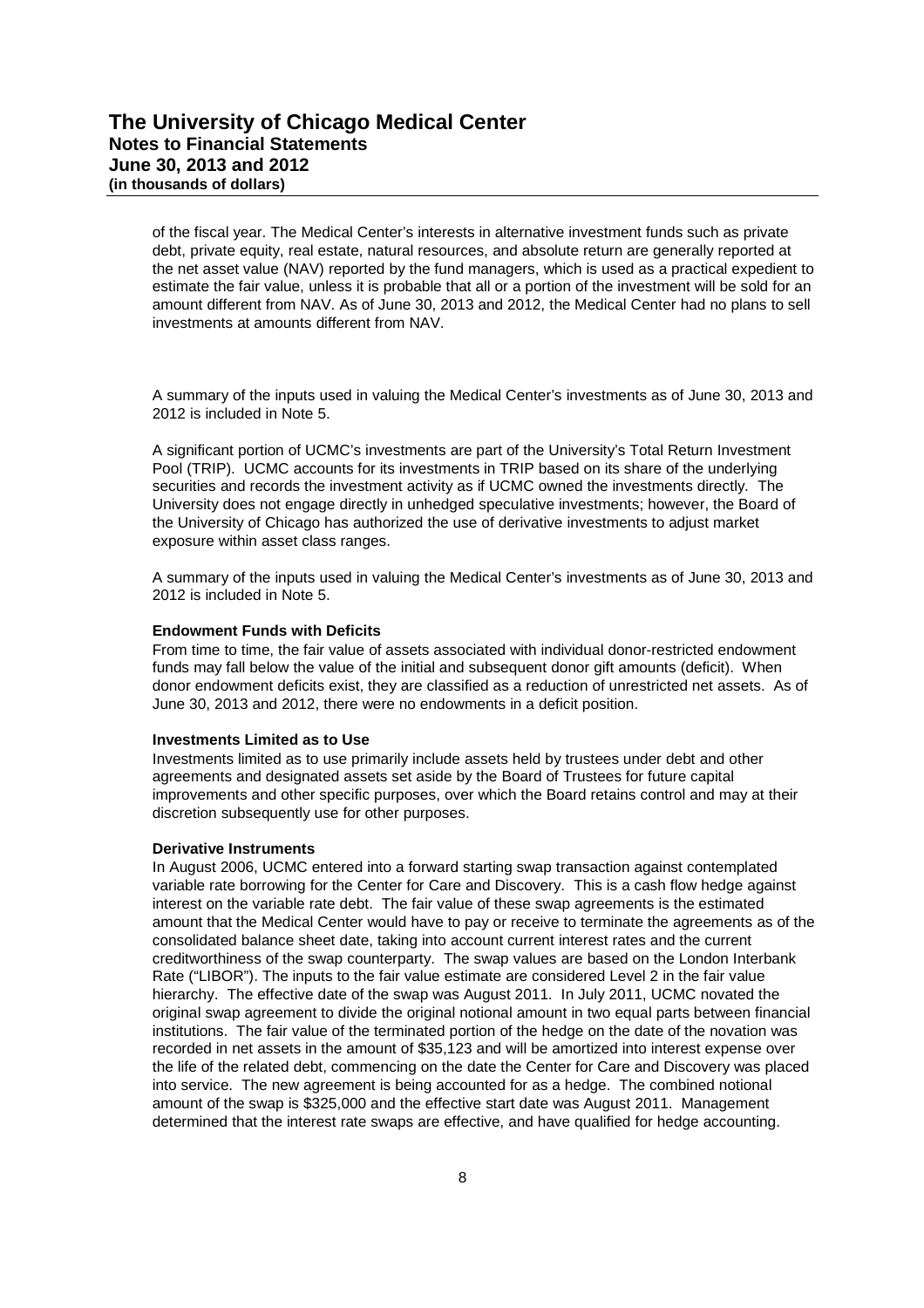Management has recognized a net recovery (loss) of ineffectiveness of approximately \$3,000 and \$(3,700) in 2013 and 2012. This movement reflects the spread between tax exempt interest rates and LIBOR during the period. The effective portion of these swaps are included in other changes in unrestricted net assets. The interest rate swaps terminate on February 1, 2044. Cash settlement payments related to the swaps for 2013 and 2012 were \$7,900 and \$10,900, respectively. These payments were accumulated in net assets while the Center for Care and Discovery was under construction, and will be amortized into depreciation expense over the life of the building, commencing on the date the Center for Care and Discovery was placed into service.

UCMC is required to provide collateral on one of the interest rate swap agreements when the liability of that swap exceeds \$50,000. At June 30, 2013 and 2012 approximately \$0 and \$26,400, respectively, was held as collateral and classified as current portion of investments limited to use.

## **Property, Plant and Equipment**

Property, plant and equipment are reported on the basis of cost less accumulated depreciation and amortization. Donated items are recorded at fair market value at the date of contribution. The carrying value of property, plant and equipment is reviewed if the facts and circumstances suggest that it may be impaired. Depreciation of property, plant and equipment is calculated by use of the straight-line method at rates intended to depreciate the cost of assets over their estimated useful lives, which generally range from three to eighty years. Interest costs incurred on borrowed funds during the period of construction of capital assets, net of any interest earned, are capitalized as a component of the cost of acquiring those assets. During 2013, UCMC evaluated the remaining useful lives of the buildings based on their condition by performing detailed assessments of the facilities and modifying estimated useful lives where appropriate to properly reflect the remaining useful life of the facility. Based on these changes, depreciation expense recorded was approximately \$5,800 less in 2013 than if the estimated useful lives were not modified.

## **Asset Retirement Obligation**

UCMC recognizes a liability for the fair value of a legal obligation to perform asset retirement activities that are conditional on a future event if the amount can be reasonably estimated. Upon recognition of a liability, the asset retirement cost is recorded as an increase in the carrying value of the related long-lived asset and then depreciated over the life of the asset. The UCMC asset retirement obligations arise primarily from regulations that specify how to dispose of asbestos if facilities are demolished or undergo major renovations or repairs. UCMC's obligation to remove asbestos was estimated using site-specific surveys where available and a per square foot estimate where surveys were unavailable. These inputs to the fair value estimate are considered Level 3 in the fair value hierarchy.

## **Pledges Receivable**

Unconditional promises to give are recognized initially at fair value as private gift revenue in the period the promise is made by a donor. Fair value of the pledge is estimated based on anticipated future cash receipts (net of an allowance for uncollectible amounts), discounted using a riskadjusted rate commensurate with the duration of the payment plan. These inputs to the fair value estimate are considered Level 3 in the fair value hierarchy. In subsequent periods, the discount rate is unchanged and the allowance for uncollectible amounts is reassessed and adjusted if necessary.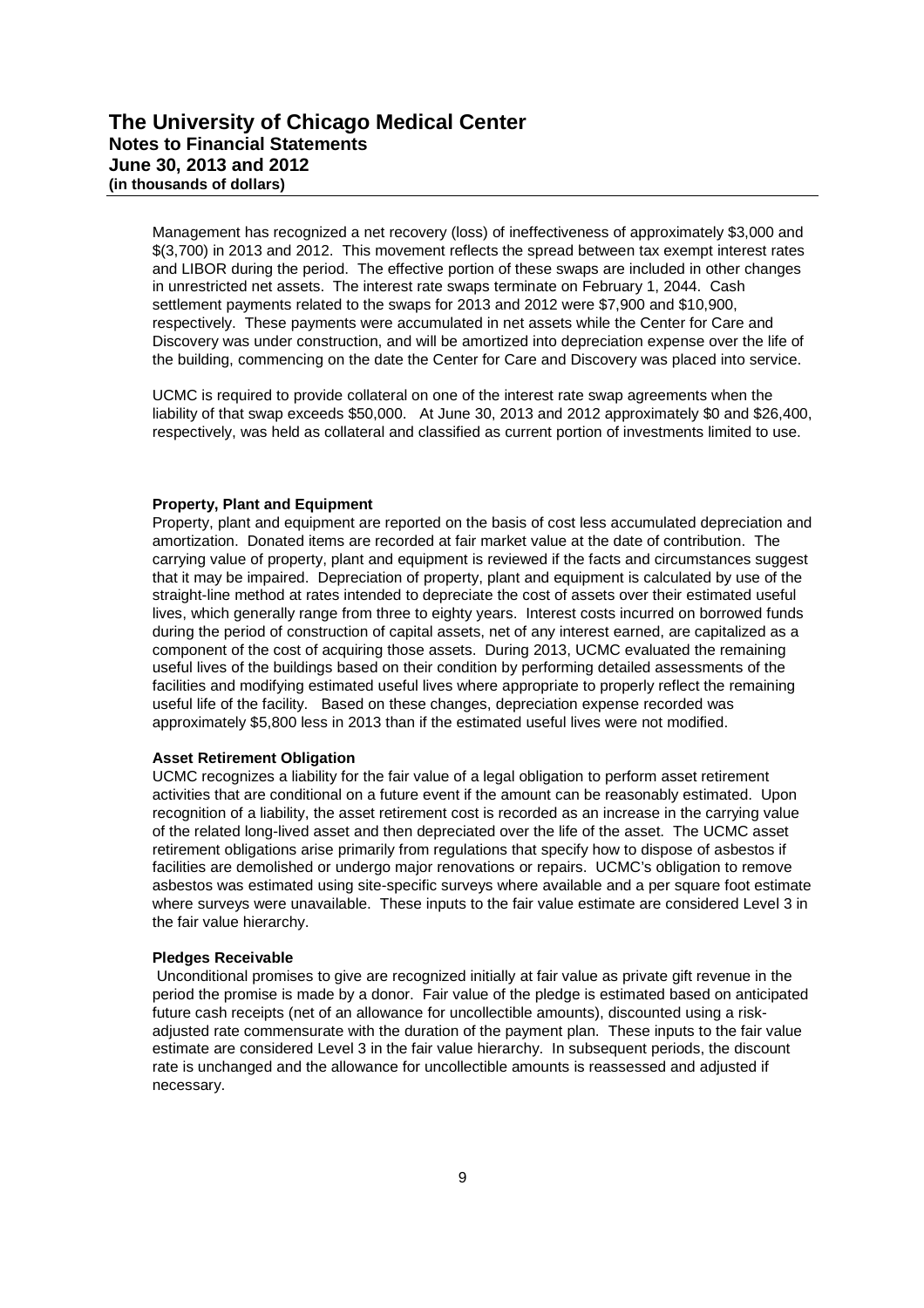## **Other Assets and Liabilities**

Other assets and liabilities, including deferred financing costs, which are amortized over the term of the related obligations, do not differ materially from their estimated fair value and are considered Level 1 in the fair value hierarchy

## **Net Assets**

Permanently restricted net assets include the historical dollar amounts of gifts that are required by donors to be permanently retained. Temporarily restricted net assets include gifts, which can be expended but for which restrictions have not yet been met. Such restrictions include purpose restrictions where donors have specified the purpose for which the net assets are to be spent, or time restrictions imposed by donors or implied by the nature of the gift (such as pledges to be paid in the future) or by interpretations of law. Unrestricted net assets include all the remaining net assets of UCMC. See Note 15 for further information on the composition of restricted net assets.

Realized gains and losses are classified as changes in unrestricted net assets unless they are restricted by the donor or law.

## **Gifts and Grants**

Unconditional promises to give assets other than cash to UCMC are reported at fair value at the date the promise is received. Conditional promises to give are recognized when the conditions are substantially met. The gifts are reported as either temporarily or permanently restricted support if they are received with donor stipulations that limit the use of the donated assets. Donor-restricted contributions whose restrictions are met within the same year received are reported as unrestricted gifts in the accompanying financial statements.

Gifts of cash or other assets that must be used to acquire long-lived assets are reported as additions to temporarily restricted net assets until the assets are placed into service.

## **Statement of Operations**

All activities of UCMC deemed by management to be ongoing, major and central to the provision of healthcare services are reported as operating revenues and expenses. Activities deemed to be nonoperating include certain investment income (including realized gains and losses).

UCMC recognizes changes in accounting estimates related to third-party payor settlements as more experience is acquired. Adjustments to prior year estimates for these items resulted in an increase in net patient service revenues of \$3,700 in 2013 and \$6,000 in 2012.

In 2013, UCMC recognized a gain of \$2,400 related to the unwinding of the Weiss Liquidation Trust and received \$16,000 in cash from the liquidation. In 2012, UCMC recognized a gain of \$5,500 as a result of a favorable settlement with Medicare relating to the rural floor budget neutrality adjustment for fiscal years 1999 through 2011. UCMC recognized a gain of \$21,000 in 2012 relating to the flow through of the 1996 IME and GME FTE caps for years 2006 through 2011.

The statement of operations includes excess (deficit) of revenues over expenses. Changes in unrestricted net assets that are excluded from excess (deficit) of revenues over expenses include transfers to the University, contributions of long-lived assets released from restrictions (including assets acquired using contributions which by donor restriction were to be used for acquisition of UCMC assets), the effective portion of changes in the valuation of the interest rate swap, and pension benefit liabilities.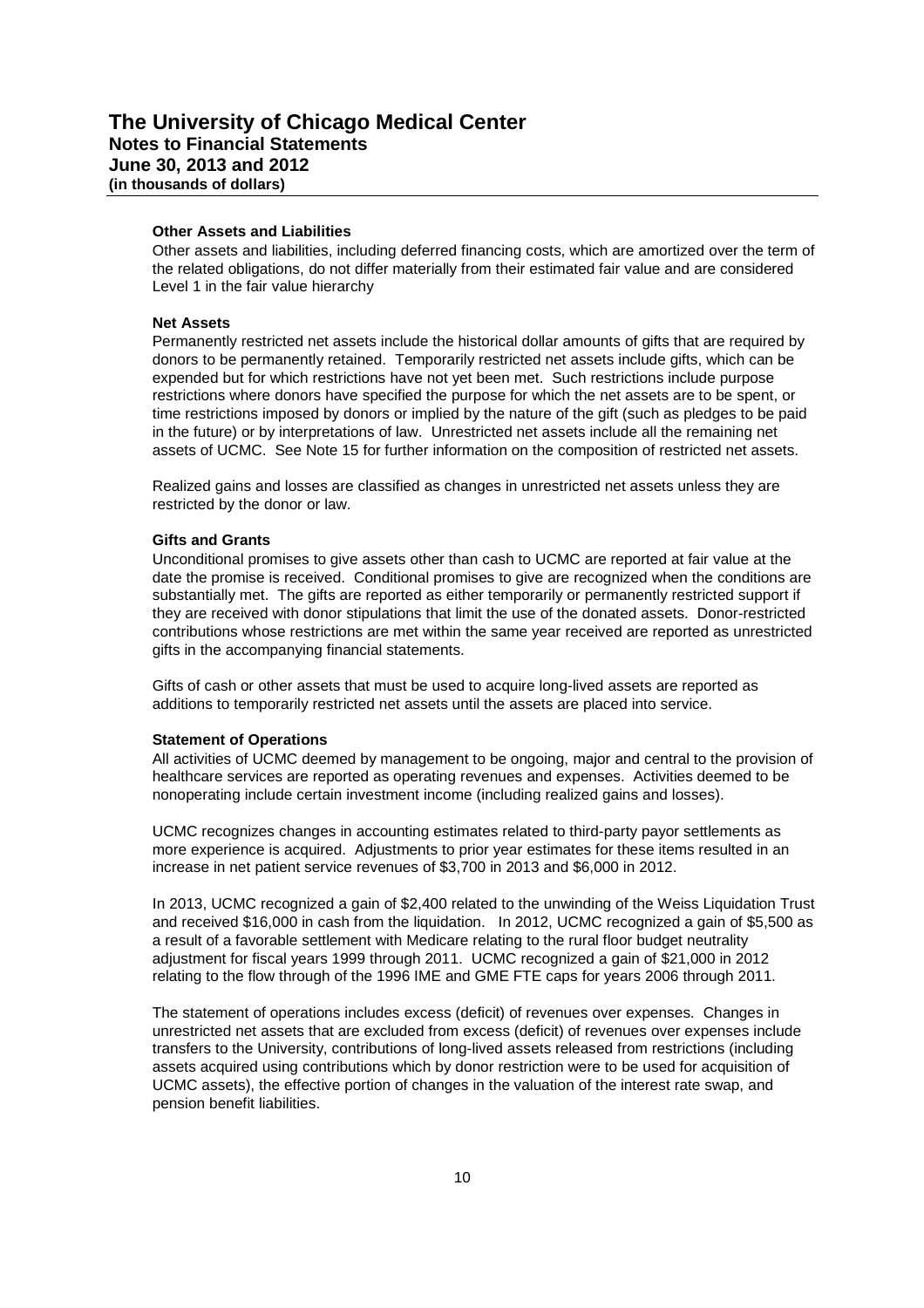## **Net Patient Service Revenue, Accounts Receivable and Allowance for Doubtful Accounts**

UCMC maintains agreements with the Social Security Administration under the Medicare Program, Blue Cross and Blue Shield of Illinois, Inc. (Blue Cross), and the State of Illinois under the Medicaid Program and various managed care payors that govern payment to UCMC for services rendered to patients covered by these agreements. The agreements generally provide for per case or per diem rates or payments based on allowable costs, subject to certain limitations, for inpatient care and discounted charges or fee schedules for outpatient care.

Net patient service revenue is reported at estimated net realizable amounts from patients, thirdparty payors, and others for services rendered and include estimated retroactive revenue adjustments due to future audits, reviews, and investigations. Retroactive adjustments are considered in the recognition of revenue on an estimated basis in the period the related services are rendered, and UCMC estimates are adjusted in future periods as adjustments become known or as years are no longer subject to UCMC audits, reviews and investigations. Contracts, laws and regulations governing Medicare, Medicaid, and Blue Cross are complex and subject to interpretation. As a result, there is at least a reasonable possibility that recorded estimates will change by a material amount in the near term. A portion of the accrual for settlements with thirdparty payors has been classified as long-term because UCMC estimates they will not be paid within one year.

The process for estimating the ultimate collectability of receivables involves significant assumptions and judgment. UCMC has implemented a standardized approach to this estimation based on the payor classification and age of outstanding receivables. Account balances are written off against the allowance when management feels it is probable the receivable will not be recovered. The use of historical collection experience is an integral part of the estimation of the reserve for doubtful accounts. Revisions in the reserve for doubtful accounts are recorded as adjustments to the provision for doubtful accounts.

## **Hospital Assessment Program/Medicaid Provider Tax**

In December 2008, the State of Illinois, after receiving approval by the federal government, implemented a hospital assessment program. The program assessed hospitals a provider tax based on occupied bed days and provided increases in hospitals' Medicaid payments. The program results in a net increase of \$28,300 in income from operations, which represents \$55,000 in additional Medicaid payments offset by \$26,700 in Medicaid provider tax for 2013. For 2012, the assessment program resulted in a net increase of \$30,300 in operating income, which represents \$57,000 in additional Medicaid payments offset by \$26,700 in Medicaid provider tax.

#### **Subsequent Events**

UCMC has performed an evaluation of subsequent events through October 10, 2013, which is that date the financial statements were issued.

## **3. Agreements and Transactions with the University**

The Affiliation Agreement with the University provides, among other things, that all members of the medical staff will have academic appointments in the University. The Affiliation Agreement has an initial term of 40 years ending October 1, 2026 unless sooner terminated by mutual consent or as a result of a continuing breach of a material obligation therein or in the Operating Agreement. The Affiliation Agreement automatically renews for additional successive 10-year terms following expiration of the initial term, unless either party provides the other with at least two years' prior written notice of its election not to renew.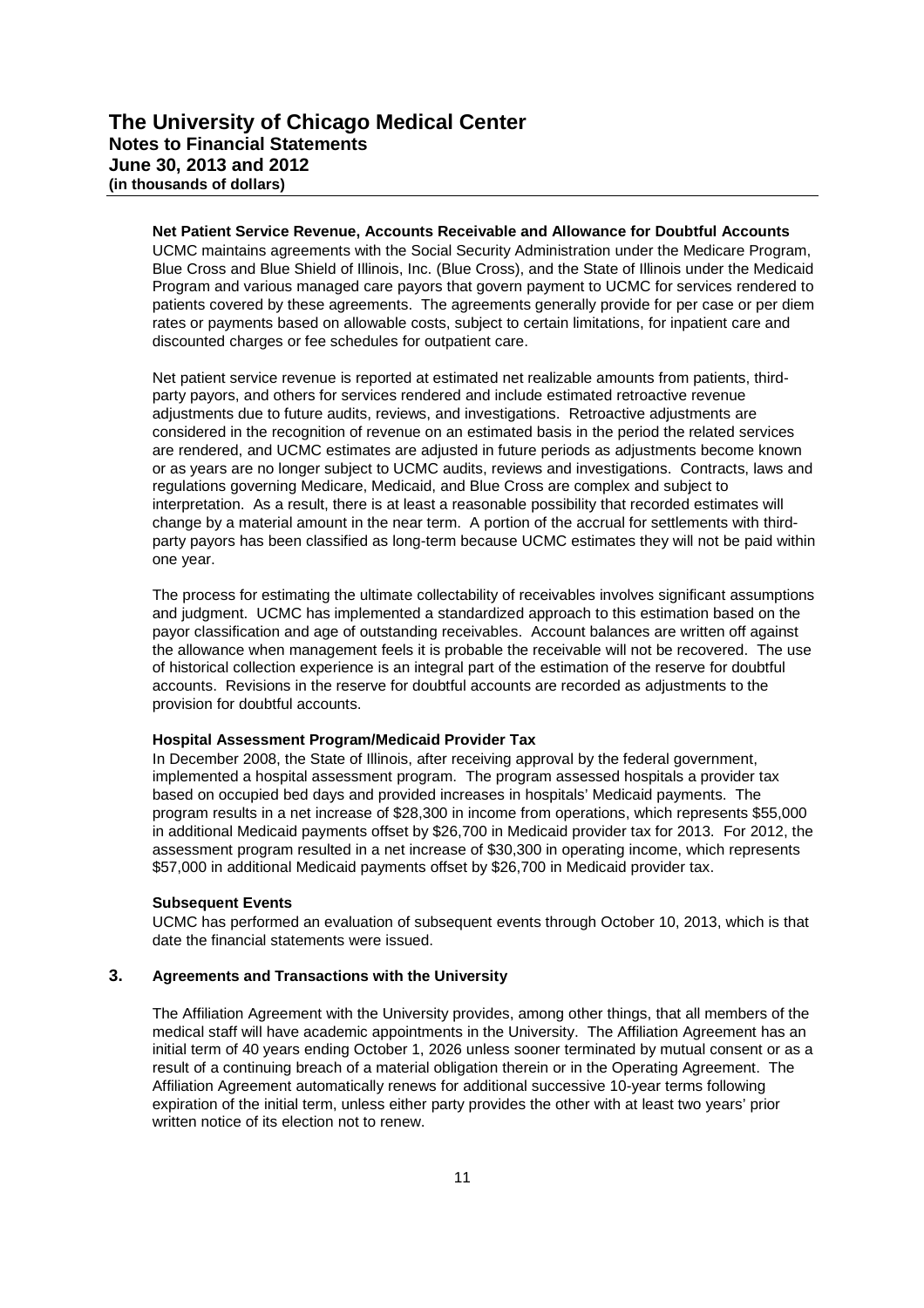The Operating Agreement, as amended, provides, among other things, that the University gives UCMC the right to use and operate certain facilities. The Operating Agreement is coterminous with the Affiliation Agreement.

The Lease Agreements provide, among other things, that UCMC will lease from the University certain of the health care facilities and land that UCMC operates and occupies. The Lease Agreements are coterminous with the Affiliation Agreement.

UCMC purchases various services from the University, including certain employee benefits, utilities, security, telecommunications and insurance. In addition, certain UCMC accounting records are maintained by the University. During the years ended June 30, 2013 and 2012, the University charged UCMC approximately \$25,200 and \$22,500, respectively, for utilities, security, telecommunications, insurance and overhead.

The University's Division of Biological Sciences ("BSD") provides physician services to UCMC. In 2013 and 2012, UCMC recorded approximately \$192,000 and \$185,000, respectively, in expense related to these services.

UCMC's Board of Trustees adopted a plan of support under which it would provide annual net asset transfers to the University for support of academic programs in biology and medicine. All commitments under this plan are subject to the approval of UCMC's Board of Trustees and do not represent legally binding commitments until that approval. Unpaid portions of commitments approved by the UCMC Board of Trustees are reflected as current liabilities. UCMC recorded net asset transfers of \$71,750 in 2013 and \$63,000 in 2012 for this support.

## **4. Community Benefits**

The unreimbursed cost of providing care under the Financial Assistance Policy, along with the unreimbursed cost of government sponsored indigent healthcare programs, unreimbursed cost to support education, clinical research and other community programs for the years ended June 30, 2013 and 2012, are as follows:

|                                                             |    | <b>Years Ended June 30,</b><br>2013<br>2012 |    |         |  |  |
|-------------------------------------------------------------|----|---------------------------------------------|----|---------|--|--|
| Uncompensated care:                                         |    |                                             |    |         |  |  |
| Medicaid sponsored indigent healthcare                      | \$ | 49,623                                      | \$ | 40,223  |  |  |
| Medicare sponsored indigent healthcare - Cost Report        |    | 45,685                                      |    | 38,520  |  |  |
| Medicare sponsored indigent healthcare - Physician Services |    | 16,580                                      |    | 11,431  |  |  |
| Total uncompensated care                                    |    | 111,888                                     |    | 90,174  |  |  |
| Provision for doubtful accounts                             |    | 12,270                                      |    | 11,995  |  |  |
| Charity care                                                |    | 25,676                                      |    | 20,310  |  |  |
|                                                             |    | 149,834                                     |    | 122,479 |  |  |
| Unreimbursed education and research:                        |    |                                             |    |         |  |  |
| Education                                                   |    | 86,157                                      |    | 81,735  |  |  |
| Research                                                    |    | 48,000                                      |    | 48,000  |  |  |
| Total unreimbursed education and research                   |    | 134,157                                     |    | 129,735 |  |  |
| Total community benefits                                    | S  | 283,991                                     | S  | 252,214 |  |  |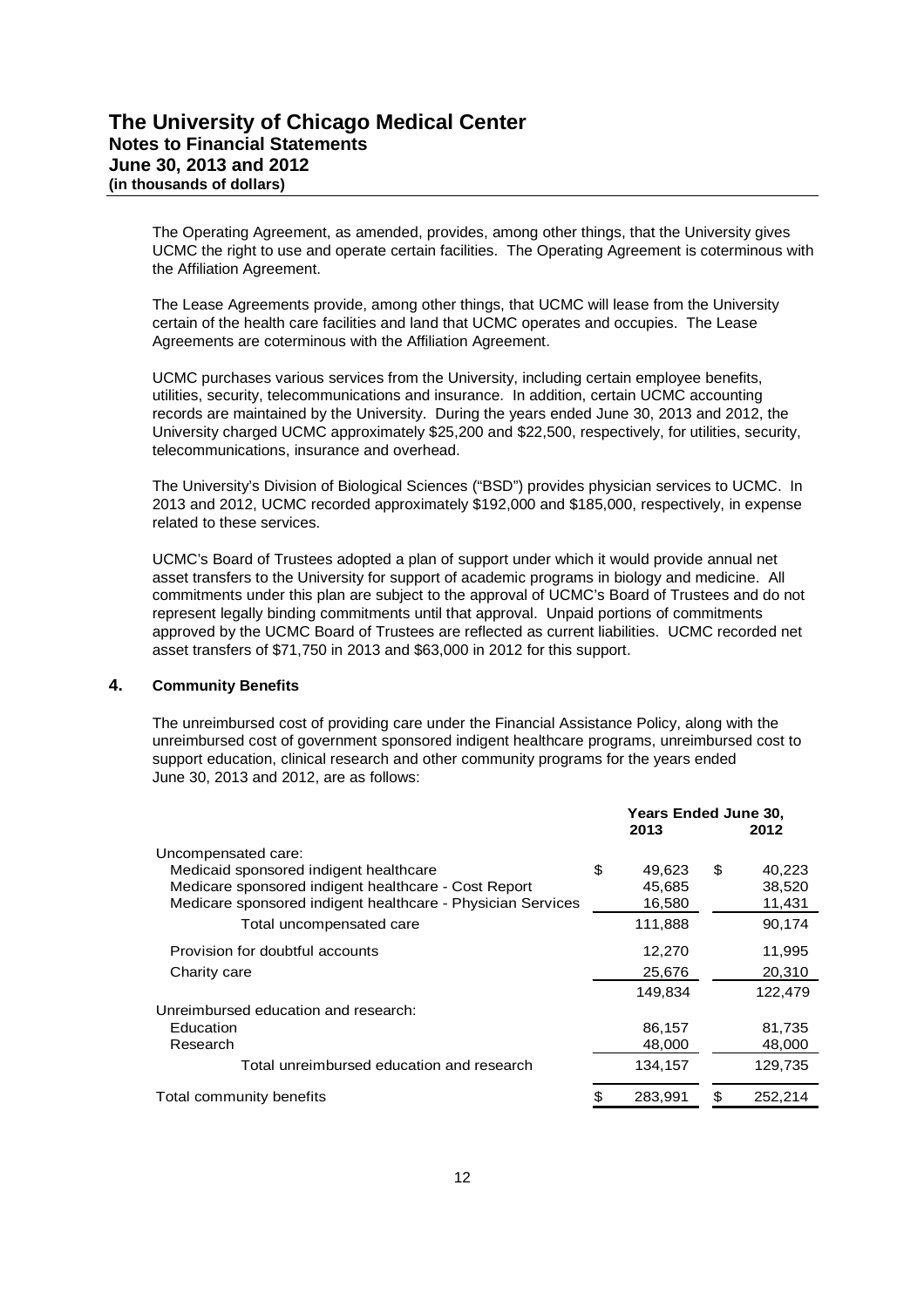The Medical Center determines the costs associated with providing charity care by aggregating the applicable direct and indirect costs, including salaries, wages, and benefits, supplies, and other operating expenses, based on data from its costing system to determine a cost-to-charge ratio. The cost to charge ratio is applied to the charity care charge to calculate the charity care amount reported above.

## **5. Investments Limited as to Use**

The composition of investments limited as to use is as follows at June 30:

|                                    |                   |    |             | 2013 |        |    |              |              |
|------------------------------------|-------------------|----|-------------|------|--------|----|--------------|--------------|
|                                    | <b>Endowments</b> |    |             |      |        |    |              |              |
|                                    | Separately        |    |             |      |        |    |              |              |
|                                    | Invested          |    | <b>TRIP</b> |      | Other  |    | <b>Total</b> | 2012         |
| Investments carried at fair value: |                   |    |             |      |        |    |              |              |
| Cash Equivalents                   | \$<br>19,024      | \$ | 13,250      | \$   | 505    | \$ | 32,779       | \$<br>15,423 |
| <b>Global Public Equities</b>      | 79,915            |    | 95,132      |      |        |    | 175,047      | 235,444      |
| <b>Private Debt</b>                |                   |    | 21,328      |      |        |    | 21,328       | 22,848       |
| <b>Private Equity</b>              |                   |    |             |      |        |    |              |              |
| U.S. Venture Capital               | 4,187             |    | 28,667      |      |        |    | 32,854       | 33,918       |
| U.S. Corporate Finance             |                   |    | 32,022      |      |        |    | 32,022       | 33,196       |
| International                      | 353               |    | 37,767      |      |        |    | 38,120       | 40,233       |
| <b>Real Assets</b>                 |                   |    |             |      |        |    |              |              |
| <b>Real Estate</b>                 |                   |    | 56,978      |      |        |    | 56,978       | 57,296       |
| <b>Natural Resources</b>           |                   |    | 58,786      |      |        |    | 58,786       | 59,953       |
| Absolute Return                    |                   |    |             |      |        |    |              |              |
| <b>Equity Oriented</b>             |                   |    | 36,155      |      |        |    | 36,155       | 28,983       |
| Global Macro/Relative Value        |                   |    | 35,143      |      |        |    | 35,143       | 40,235       |
| Multi-Strategy                     |                   |    | 50,457      |      |        |    | 50,457       | 50,350       |
| Credit-Oriented                    |                   |    | 16,376      |      |        |    | 16,376       | 11,214       |
| Volatility-Oriented                |                   |    | 11,227      |      |        |    | 11,227       | 9,975        |
| Fixed Income                       |                   |    |             |      |        |    |              |              |
| U.S. Treasuries, including TIPS    | 66,151            |    | 38,718      |      |        |    | 104,869      | 149,665      |
| Other Fixed Income                 | 4,162             |    | 76,209      |      |        |    | 80,371       | 81,482       |
| Funds in Trust                     |                   |    |             |      | 14,804 |    | 14,804       | 54,223       |
| <b>Total Investments</b>           | \$<br>173,792     | S  | 608,215     | S    | 15,309 | S  | 797,316      | 924,438      |

Investments classified as other consist of construction and debt proceeds to pay interest, donor restricted, worker's compensation, self-insurance, and trustee-held funds. Investments are presented in the financial statements as follows:

|                                                                                                   |     | 2013          |      | 2012              |  |  |
|---------------------------------------------------------------------------------------------------|-----|---------------|------|-------------------|--|--|
| Current portion of investments limited to use<br>Investments limited to use, less current portion | SS. | 11<br>797,305 | - 56 | 27.033<br>897,405 |  |  |
| Total investments limited to use                                                                  |     | 797.316       |      | 924.438           |  |  |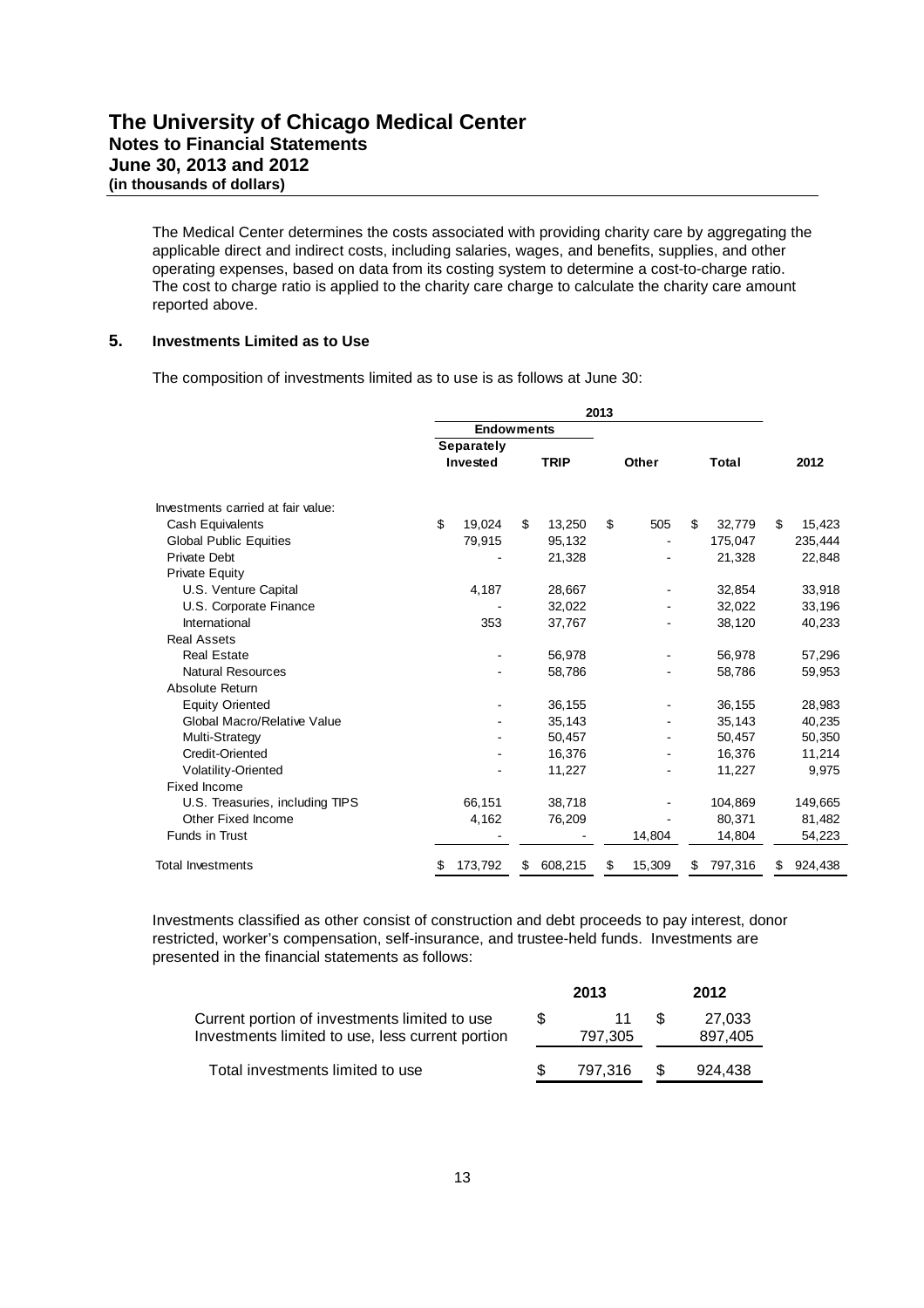The composition of net investment income is as follows for the years ended June 30:

|                                         |   | 2013   |    | 2012     |
|-----------------------------------------|---|--------|----|----------|
| Interest and dividend income, net       |   | 13.311 | S. | 14.831   |
| Realized gains on sales of securities   |   | 45.738 |    | 23,970   |
| Unrealized gains (losses) on securities |   | 739    |    | (13.944) |
|                                         | S | 59.788 |    | 24.857   |

Outside of TRIP, UCMC also invests in private equity limited partnerships. As of June 30, 2013, UCMC has commitments of \$1,711 remaining to fund private equity limited partnerships.

## **Fair Value of Financial Instruments**

The overall investment objective of the Medical Center is to invest its assets in a prudent manner that will achieve a long-term rate of return sufficient to fund a portion of its annual operating activities and increase investment value after inflation. The Medical Center diversifies its investments among various asset classes incorporating multiple strategies and external investment managers, including the University of Chicago Investment Office. Major investment decisions for investments held in TRIP and managed by the University are authorized by the University Board of Trustee's Investment Committee, which oversees the University's investment program in accordance with established guidelines.

Cash equivalent investments include cash equivalents and fixed-income investments, with maturities of less than one year, which are valued based on quoted market prices in active markets. The majority of these investments are held in U.S. money market accounts. Global public equity investments consist of separate accounts, commingled funds with liquidity ranging from daily to monthly, and limited partnerships. Securities held in separate accounts and daily-traded commingled funds are generally valued based on quoted market prices in active markets. Commingled funds with monthly liquidity are valued based on independently determined NAV. Limited partnership interests in equity-oriented funds are valued based upon NAV provided by external fund managers.

Investments in private debt, private equity, real estate, and natural resources are in the form of limited partnership interests, which typically invest in private securities for which there is no readily determinable market value. In these cases, market value is determined by external managers based on a combination of discounted cash flow analysis, industry comparables, and outside appraisals. Where private equity, real estate, and natural resources managers hold publicly traded securities, these securities are generally valued based on market prices. The value of the limited partnership interests are held at the manager's reported NAV, unless information becomes available indicating the reported NAV may require adjustment. The methods used by managers to assess the NAV of these external investments vary by asset class. The University's Investment Office on behalf of the Medical Center monitors the valuation methodologies and practices of managers.

The absolute return portfolio is comprised of investments of limited partnership interests in hedge funds and drawdown private equity style partnerships whose managers have the authority to invest in various asset classes at their discretion, including the ability to invest long and short. The majority of the underlying holdings are marketable securities. The remainder of the underlying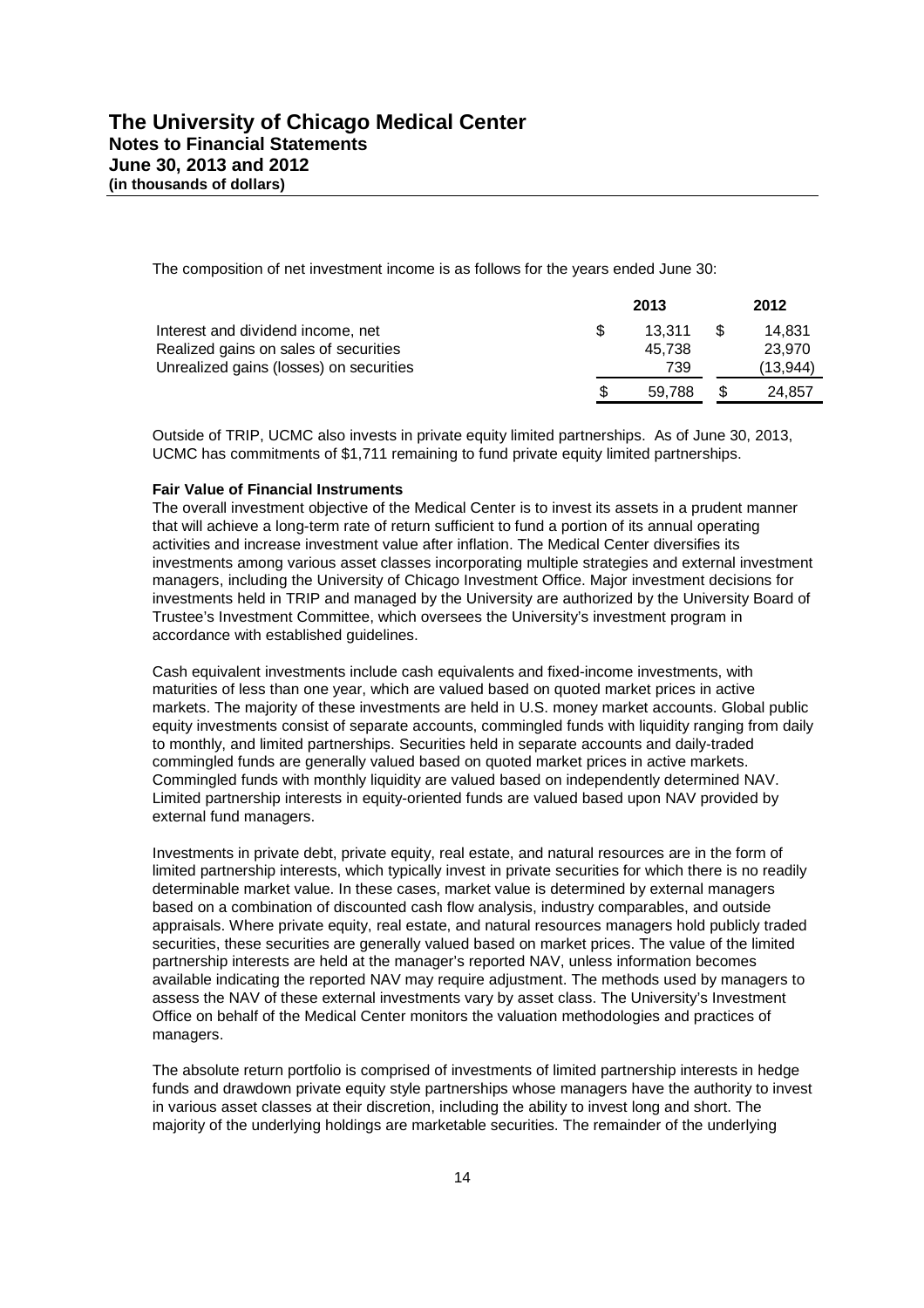holdings is held in marketable securities that trade infrequently or in private investments, which are valued by the manager on the basis of an appraised value, discounted cash flow, industry comparables, or some other method. Most hedge funds that hold illiquid investments designate them in special side pockets, which are subject to special restrictions on redemption.

Fixed-income investments consist of directly held actively traded treasuries, separately managed accounts, commingled funds, and bond mutual funds that hold securities, the majority of which have maturities greater than one year. These are valued based on quoted market prices in active markets.

Funds in trust investments consist primarily of project construction funds, worker's compensation trust funds, and externally managed endowments.

The Medical Center believes that the reported amount of its investments is a reasonable estimate of fair value as of June 30, 2013 and 2012. Because of the inherent uncertainties of valuation, these estimated fair values may differ significantly from values that would have been used had a ready market existed.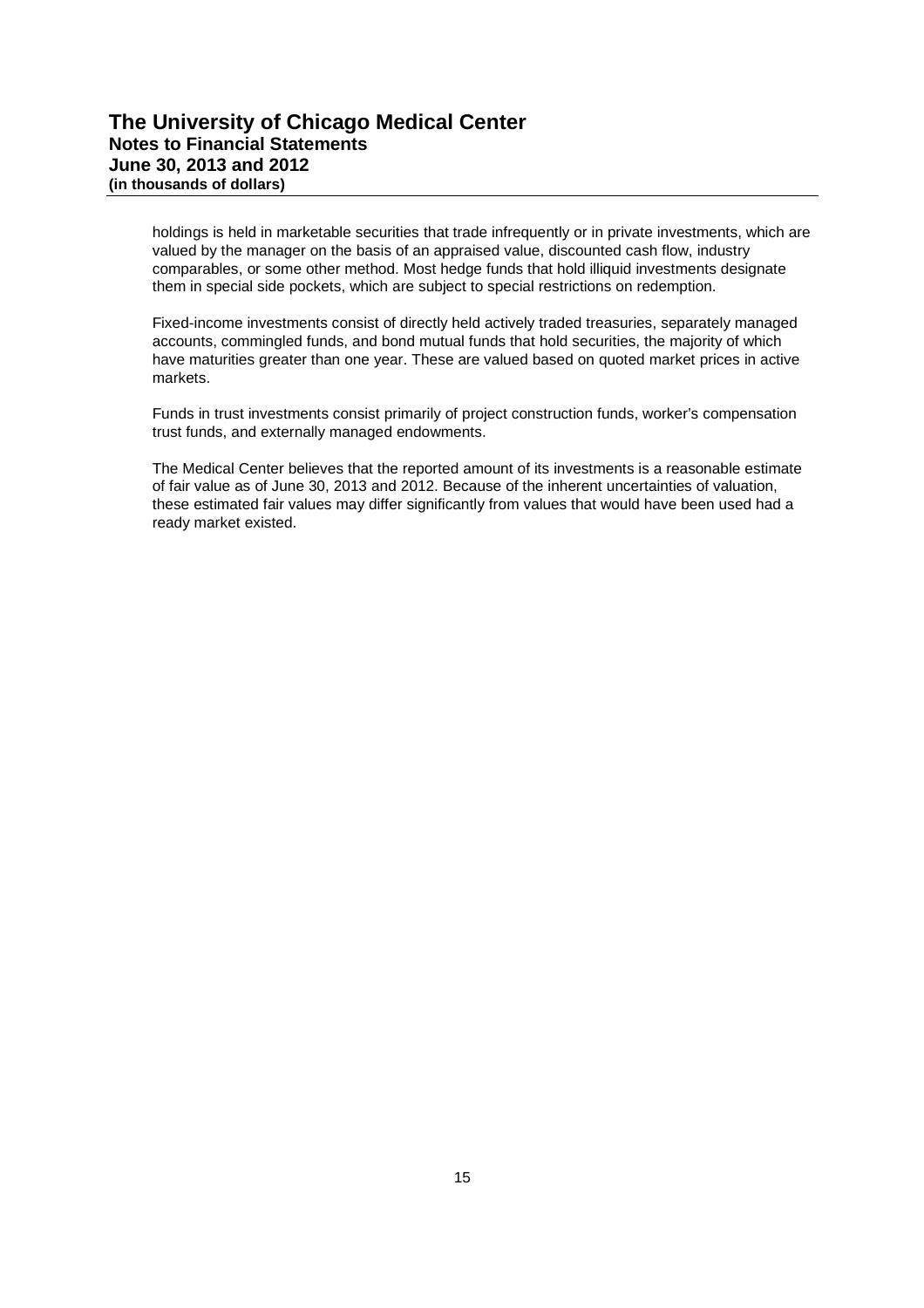|                                 |                   | Quoted<br><b>Significant</b><br>Other<br><b>Prices in</b><br><b>Significant</b><br>Unobservable<br>Active<br>Observable<br><b>Markets</b><br><b>Inputs</b><br><b>Inputs</b><br>(Level 1)<br>(Level 2)<br>(Level 3) |               |         |               |         | 2013<br><b>Total</b><br><b>Fair Value</b> |
|---------------------------------|-------------------|--------------------------------------------------------------------------------------------------------------------------------------------------------------------------------------------------------------------|---------------|---------|---------------|---------|-------------------------------------------|
| Assets                          |                   |                                                                                                                                                                                                                    |               |         |               |         |                                           |
| Investments:                    |                   |                                                                                                                                                                                                                    |               |         |               |         |                                           |
| Cash Equivalents                | \$                | 32,779                                                                                                                                                                                                             | \$            |         | \$            |         | \$<br>32,779                              |
| <b>Global Public Equities</b>   |                   | 95,960                                                                                                                                                                                                             |               | 50,134  |               | 28,953  | 175,047                                   |
| <b>Private Debt</b>             |                   |                                                                                                                                                                                                                    |               |         |               | 21,328  | 21,328                                    |
| <b>Private Equity</b>           |                   |                                                                                                                                                                                                                    |               |         |               |         |                                           |
| U.S. Venture Capital            |                   |                                                                                                                                                                                                                    |               |         |               | 32,854  | 32,854                                    |
| U.S. Corporate Finance          |                   |                                                                                                                                                                                                                    |               |         |               | 32,022  | 32,022                                    |
| International                   |                   |                                                                                                                                                                                                                    |               |         |               | 38,120  | 38,120                                    |
| <b>Real Assets</b>              |                   |                                                                                                                                                                                                                    |               |         |               |         |                                           |
| <b>Real Estate</b>              |                   |                                                                                                                                                                                                                    |               |         |               | 56,978  | 56,978                                    |
| <b>Natural Resources</b>        |                   |                                                                                                                                                                                                                    |               |         |               | 58,786  | 58,786                                    |
| Absolute Return                 |                   |                                                                                                                                                                                                                    |               |         |               |         |                                           |
| <b>Equity Oriented</b>          |                   | 6,369                                                                                                                                                                                                              |               | 6,169   |               | 23,617  | 36,155                                    |
| Global Macro/Relative Value     |                   | 6,125                                                                                                                                                                                                              |               | 5,740   |               | 23,278  | 35,143                                    |
| Multi-Strategy                  |                   |                                                                                                                                                                                                                    |               | 2,666   |               | 47,791  | 50,457                                    |
| Credit-Oriented                 |                   |                                                                                                                                                                                                                    |               |         |               | 16,376  | 16,376                                    |
| Volatility-Oriented             |                   |                                                                                                                                                                                                                    |               | 11,227  |               |         | 11,227                                    |
| Fixed Income                    |                   |                                                                                                                                                                                                                    |               |         |               |         |                                           |
| U.S. Treasuries, including TIPS |                   | 58,129                                                                                                                                                                                                             |               | 46,740  |               |         | 104,869                                   |
| Other Fixed Income              |                   | 9,892                                                                                                                                                                                                              |               | 70,479  |               |         | 80,371                                    |
| Funds in Trust                  |                   | 14,804                                                                                                                                                                                                             |               |         |               |         | 14,804                                    |
| Total investments               |                   | 224,058                                                                                                                                                                                                            |               | 193,155 |               | 380,103 | 797,316                                   |
| Other assets                    |                   | 3,045                                                                                                                                                                                                              |               |         |               |         | 3,045                                     |
| Total assets at fair value      | æ.                | 227,103                                                                                                                                                                                                            | \$            | 193,155 | $\frac{1}{2}$ | 380,103 | \$<br>800,361                             |
| Liabilities                     |                   |                                                                                                                                                                                                                    |               |         |               |         |                                           |
| Interest rate swap payable      | $\frac{1}{2}$     |                                                                                                                                                                                                                    | $\frac{1}{2}$ | 88,769  | $\frac{1}{2}$ |         | 88,769                                    |
|                                 |                   |                                                                                                                                                                                                                    |               |         |               |         |                                           |
| Total liabilities at fair value | $\boldsymbol{\$}$ |                                                                                                                                                                                                                    | \$            | 88,769  | \$            |         | \$<br>88,769                              |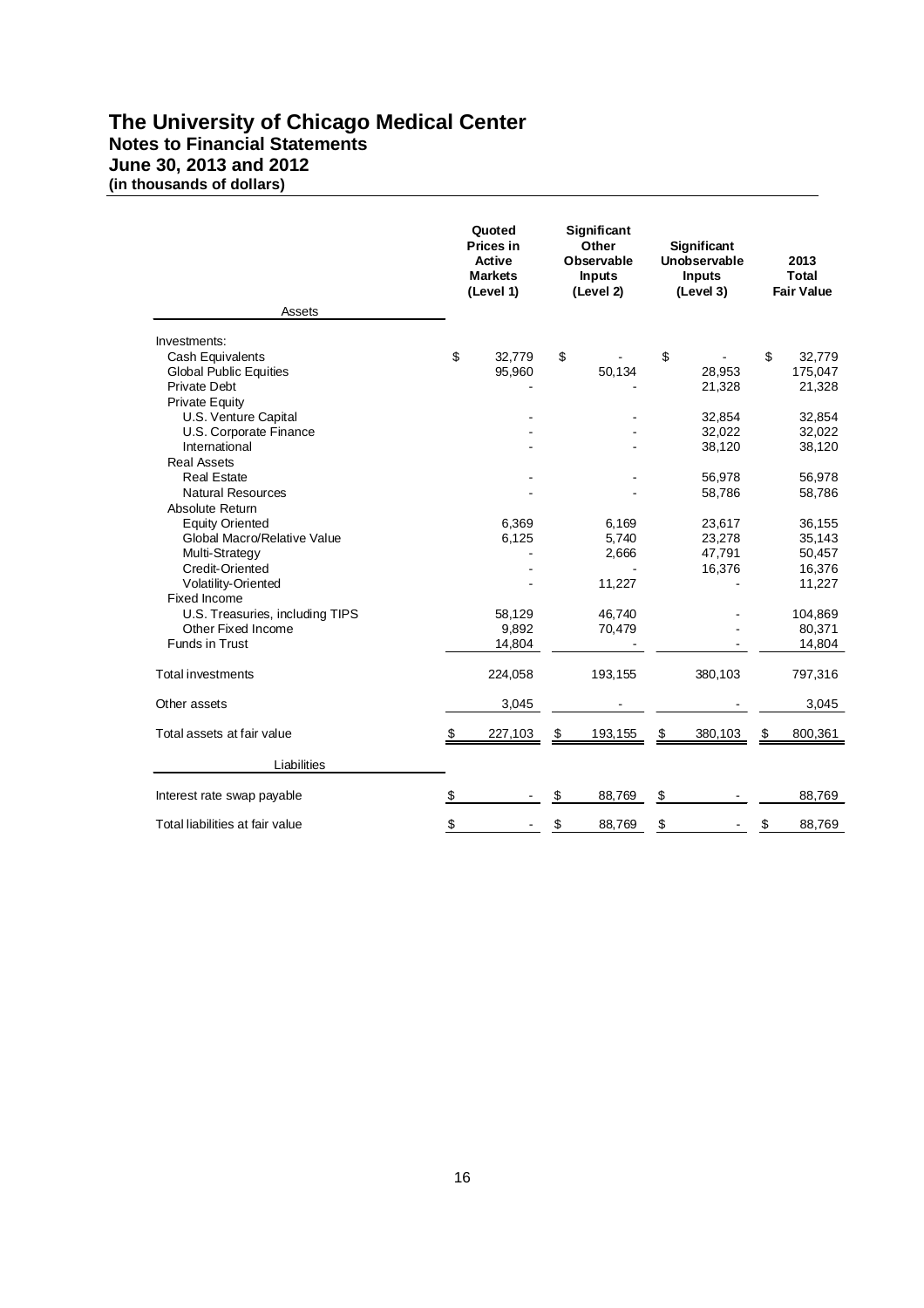|                                 | Quoted<br>Significant<br>Other<br><b>Prices in</b><br><b>Significant</b><br>Observable<br>Unobservable<br>Active<br><b>Inputs</b><br><b>Inputs</b><br><b>Markets</b><br>(Level 2)<br>(Level 3)<br>(Level 1) |    |         |    |                          |               | 2012<br>Total<br><b>Fair Value</b> |
|---------------------------------|-------------------------------------------------------------------------------------------------------------------------------------------------------------------------------------------------------------|----|---------|----|--------------------------|---------------|------------------------------------|
| Assets                          |                                                                                                                                                                                                             |    |         |    |                          |               |                                    |
| Investments:                    |                                                                                                                                                                                                             |    |         |    |                          |               |                                    |
| Cash Equivalents                | \$<br>15,422                                                                                                                                                                                                | \$ |         | \$ | $\overline{\phantom{a}}$ | \$            | 15,422                             |
| <b>Global Public Equities</b>   | 125,953                                                                                                                                                                                                     |    | 72,801  |    | 36,691                   |               | 235,445                            |
| <b>Private Debt</b>             |                                                                                                                                                                                                             |    |         |    | 22,848                   |               | 22,848                             |
| <b>Private Equity</b>           |                                                                                                                                                                                                             |    |         |    |                          |               |                                    |
| U.S. Venture Capital            |                                                                                                                                                                                                             |    |         |    | 33,918                   |               | 33,918                             |
| U.S. Corporate Finance          |                                                                                                                                                                                                             |    |         |    | 33,196                   |               | 33,196                             |
| International                   |                                                                                                                                                                                                             |    |         |    | 40,232                   |               | 40,232                             |
| <b>Real Assets</b>              |                                                                                                                                                                                                             |    |         |    |                          |               |                                    |
| <b>Real Estate</b>              |                                                                                                                                                                                                             |    |         |    | 57,296                   |               | 57,296                             |
| <b>Natural Resources</b>        |                                                                                                                                                                                                             |    |         |    | 59,953                   |               | 59,953                             |
| Absolute Return                 |                                                                                                                                                                                                             |    |         |    |                          |               |                                    |
| <b>Equity Oriented</b>          | 5,728                                                                                                                                                                                                       |    | 5,448   |    | 17,808                   |               | 28,984                             |
| Global Macro/Relative Value     | 5,764                                                                                                                                                                                                       |    | 5,538   |    | 28,933                   |               | 40,235                             |
| Multi-Strategy                  |                                                                                                                                                                                                             |    |         |    | 50,350                   |               | 50,350                             |
| Credit-Oriented                 |                                                                                                                                                                                                             |    |         |    | 11,214                   |               | 11,214                             |
| Volatility-Oriented             |                                                                                                                                                                                                             |    | 9,975   |    |                          |               | 9,975                              |
| <b>Fixed Income</b>             |                                                                                                                                                                                                             |    |         |    |                          |               |                                    |
| U.S. Treasuries, including TIPS | 74,878                                                                                                                                                                                                      |    | 74,787  |    |                          |               | 149,665                            |
| Other Fixed Income              | 81,482                                                                                                                                                                                                      |    |         |    |                          |               | 81,482                             |
| Funds in Trust                  | 54,223                                                                                                                                                                                                      |    |         |    |                          |               | 54,223                             |
| <b>Total investments</b>        | 363,450                                                                                                                                                                                                     |    | 168,549 |    | 392,439                  |               | 924,438                            |
| Other assets                    | 41,580                                                                                                                                                                                                      |    |         |    |                          |               | 41,580                             |
| Total assets at fair value      | \$<br>405,030                                                                                                                                                                                               | \$ | 168,549 | \$ | 392,439                  | \$            | 966,018                            |
| Liabilities                     |                                                                                                                                                                                                             |    |         |    |                          |               |                                    |
| Interest rate swap payable      | \$                                                                                                                                                                                                          | \$ | 135,872 | \$ |                          |               | 135,872                            |
| Total liabilities at fair value | \$                                                                                                                                                                                                          | \$ | 135,872 | \$ |                          | $\frac{1}{2}$ | 135,872                            |

During 2013 there were no transfers between investment Levels 1 and 2. During fiscal year 2013 and 2012, transfers occurred between investment levels 2 and 3 as a result of changes in observable market data. Changes to the reported amounts of investments measured at fair value using unobservable inputs (Level 3) as of June 30, 2013 and 2012 are as follows: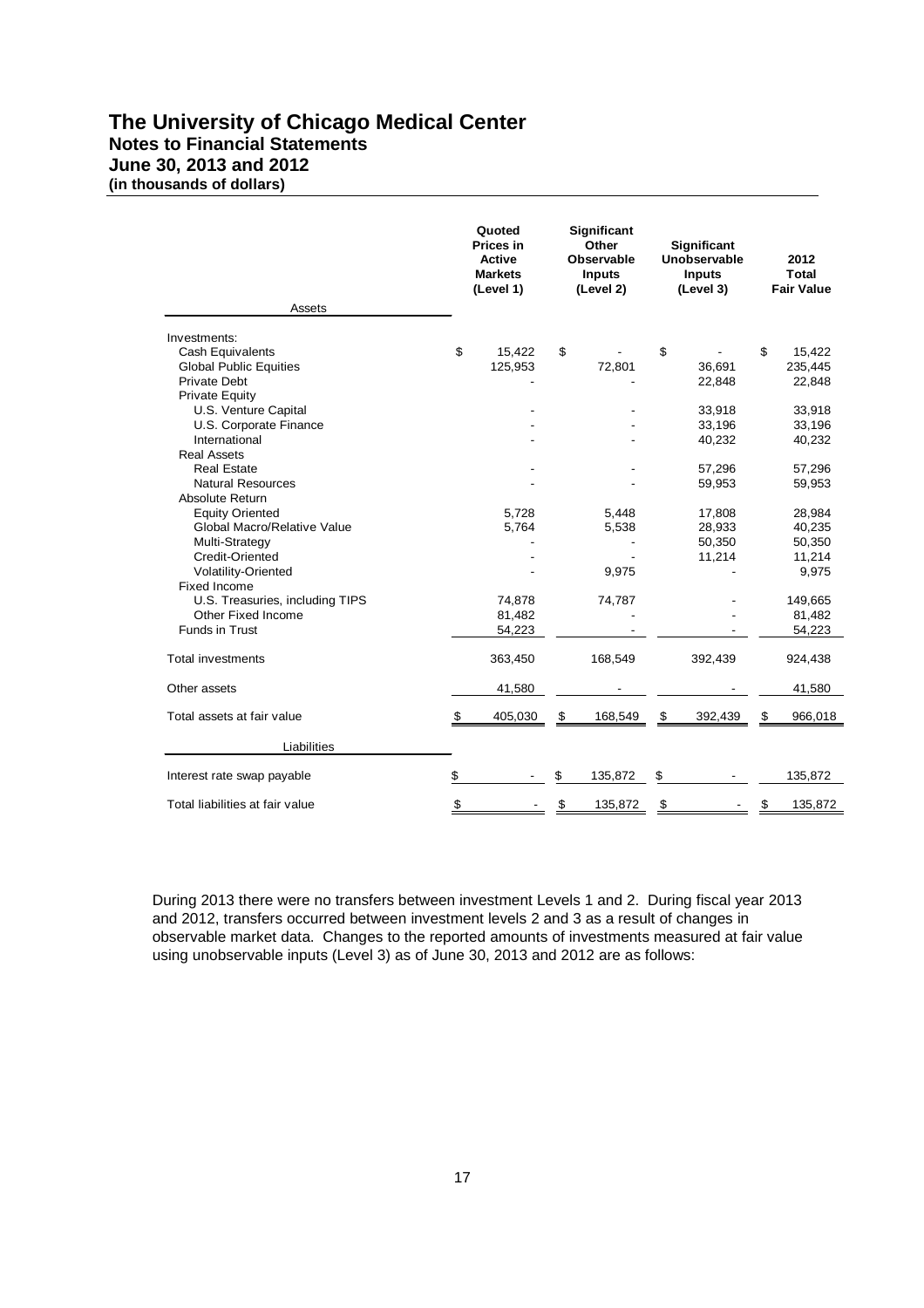|                           |                        | Separately<br>Invested | Invested<br>in TRIP | 2013<br>Total |               |  |
|---------------------------|------------------------|------------------------|---------------------|---------------|---------------|--|
| Fair value, July 1, 2012  | \$                     | 6,233                  | \$<br>386,206       | \$            | 392,439       |  |
| Realized gains            |                        |                        | 33,429              |               | 33,429        |  |
| Unrealized gains (losses) |                        | 166                    | (23, 415)           |               | (23, 249)     |  |
| Purchases                 |                        |                        | 29,498              |               | 29,498        |  |
| Sales                     |                        | (1, 859)               | (50, 278)           |               | (52, 137)     |  |
| <b>Transfers</b>          |                        |                        | 123                 |               | 123           |  |
| Fair value, June 30, 2013 | \$                     | 4,540                  | \$<br>375,563       | \$            | 380,103       |  |
|                           | Separately<br>Invested |                        | Invested<br>in TRIP |               | 2012<br>Total |  |
| Fair value, July 1, 2011  | \$                     | 7,510                  | \$<br>366,077       | \$            | 373,587       |  |
| Realized gains            |                        | 18                     | 23,569              |               | 23,587        |  |
| Unrealized gains (losses) |                        | 297                    | (3, 815)            |               | (3, 518)      |  |
| Purchases                 |                        | 80                     | 48,080              |               | 48,160        |  |
| Sales                     |                        | (1,672)                | (50,008)            |               | (51,680)      |  |
|                           |                        |                        |                     |               |               |  |
| <b>Transfers</b>          |                        |                        | 2,303               |               | 2,303         |  |

The interest rate swap arrangement has inputs which can generally be corroborated by market data and is therefore classified within level 2.

The methods described above may produce a fair value calculation that may not be indicative of net realizable value or reflective of future fair values. Furthermore, while UCMC believes its valuation methods are appropriate and consistent with other market participants, the use of different methodologies or assumptions to determine the fair value of certain financial instruments could result in a different estimate of fair value at the reporting date.

The significant unobservable inputs used in the fair value measurement of UCMC's long-lived partnership investments include a combination of cost, discounted cash flow analysis, industry comparables and outside appraisals. Significant increases (decreases) in any inputs used by investment managers in determining net asset values in isolation would result in a significantly lower (higher) fair value measurement.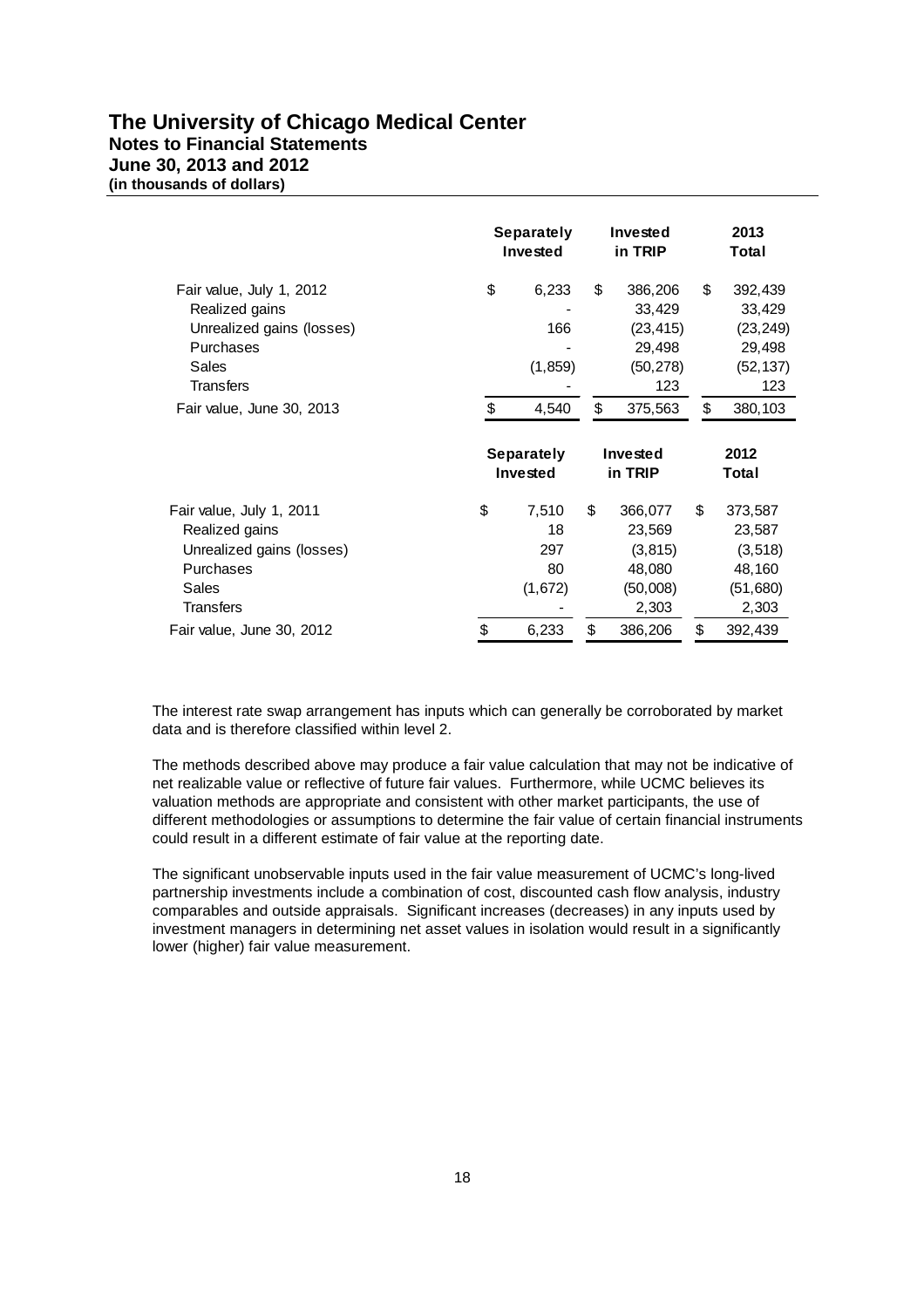UCMC has made investments in various long-lived partnerships and, in other cases, has entered into contractual agreements that may limit its ability to initiate redemptions due to notice periods, lockups and gates. Details on typical redemption terms by asset class and type of investment are provided below:

|                              | <b>Remaining Life</b> | <b>Redemption Terms</b>                                           | Redemption<br><b>Restrictions</b><br>and terms                                                                                                              | Redemption<br><b>Restrictions in Place</b><br>at June 30, 2013                               |
|------------------------------|-----------------------|-------------------------------------------------------------------|-------------------------------------------------------------------------------------------------------------------------------------------------------------|----------------------------------------------------------------------------------------------|
| $\overline{\mathsf{Cash}}$   | N/A                   | Daily                                                             | None                                                                                                                                                        | None                                                                                         |
| <b>Global Public Equity:</b> |                       |                                                                   |                                                                                                                                                             |                                                                                              |
| Separate accounts            | N/A                   | Daily                                                             | None                                                                                                                                                        | None                                                                                         |
| Commingled funds             | N/A                   | Daily to monthly with<br>notice periods of<br>1 to 14 days        | None                                                                                                                                                        | None                                                                                         |
| Partnerships                 | N/A                   | Quarterly to annually<br>with notice periods<br>of 30 to 180 days | Lock-up provisions<br>ranging from 0 to<br>5 years, some<br>investments have a<br>portion of capital in<br>side pockets with no<br>redemptions<br>permitted | None                                                                                         |
| Private debt                 | 1 to 10 years         | Redemptions not<br>permitted                                      | N/A                                                                                                                                                         | N/A                                                                                          |
| <b>Private equity</b>        | 1 to 19 years         | Redemptions<br>not permitted                                      | N/A                                                                                                                                                         | N/A                                                                                          |
| <b>Real assets</b>           | 1 to 18 years         | Redemptions<br>not permitted                                      | N/A                                                                                                                                                         | N/A                                                                                          |
| Absolute return:             |                       |                                                                   |                                                                                                                                                             |                                                                                              |
| Partnerships                 | N/A                   | Monthly to annually<br>with varying notice<br>periods             | Lock-up provisions<br>ranging from 0 to 5<br>investments have a<br>portion of capital in<br>side pockets with no<br>redemptions<br>permitted                | Approximately<br>\$46.5 million of<br>investments<br>are in gated or<br>liquidating<br>funds |
| Drawdown partnerships        | 1 to 4 years          | Redemptions<br>not permitted                                      | N/A                                                                                                                                                         | N/A                                                                                          |
| <b>Fixed income:</b>         |                       |                                                                   |                                                                                                                                                             |                                                                                              |
| Separate accounts            | N/A                   | Daily                                                             | None                                                                                                                                                        | None                                                                                         |
| Commingled funds             | N/A                   | Daily                                                             | None                                                                                                                                                        | None                                                                                         |
| Partnerships                 | N/A                   | Quarterly with notice<br>periods of 90 days                       | Only one-third capital<br>available in any<br>12-month period                                                                                               | None                                                                                         |
| <b>Funds held in trust</b>   | N/A                   | <b>Daily</b>                                                      | None                                                                                                                                                        | None                                                                                         |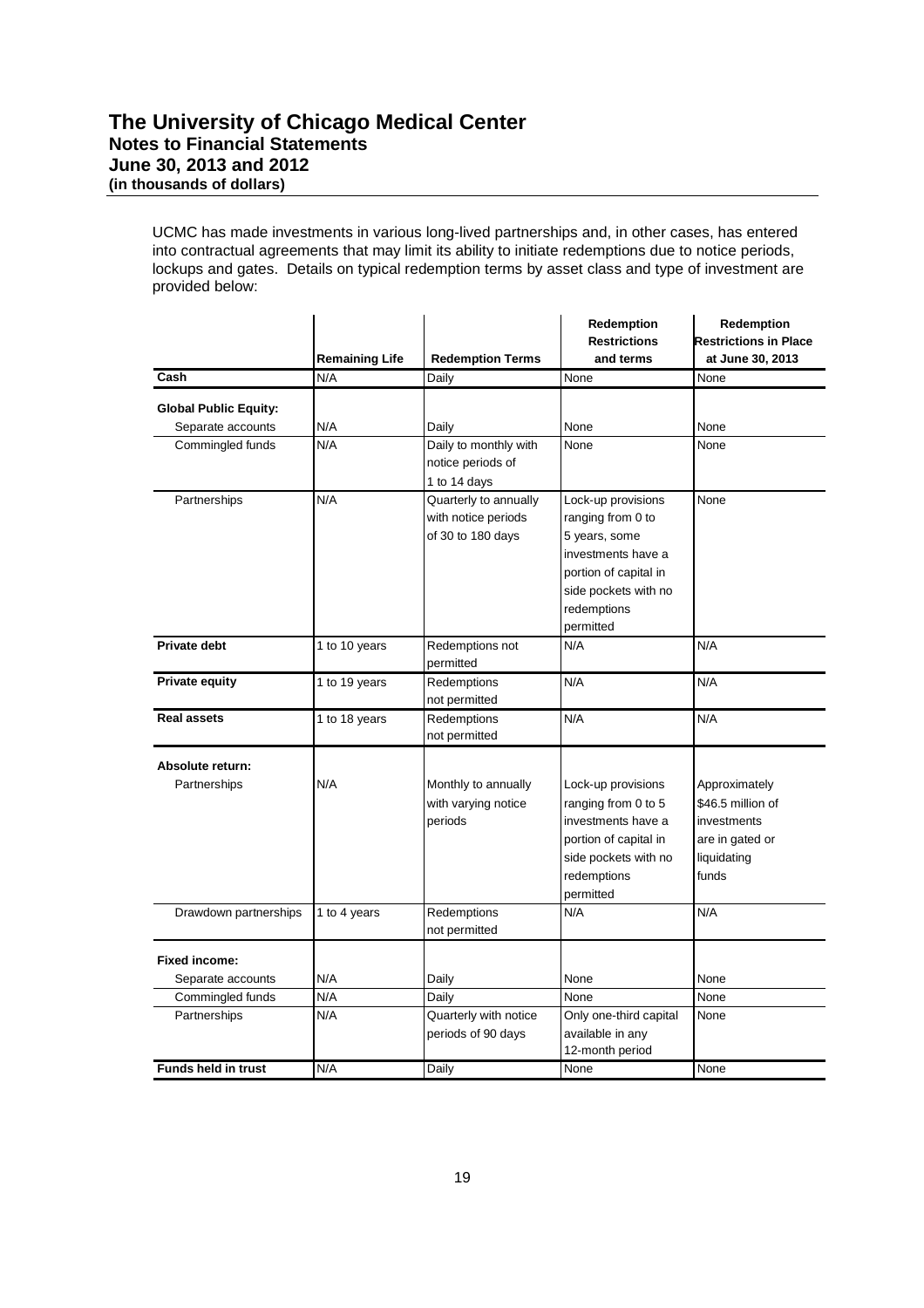## **6. Endowments**

UCMC's endowment consists of individual donor restricted endowment funds and boarddesignated endowment funds for a variety of purposes plus the following where the assets have been designated for endowment: pledges receivable, split interest agreements, and other net assets. The endowment includes both donor-restricted endowment funds and funds designated by the Board of Trustees to function as endowments. The net assets associated with endowment funds including funds designated by the Board of Trustees to function as endowments, are classified and reported based on the existence or absence of donor imposed restrictions.

Illinois is governed by the "Uniform Prudent Management of Institutional Funds Act" (UPMIFA). The Board of Trustees of UCMC has interpreted UPMIFA as sustaining the preservation of the original gift as of the gift date of the donor-restricted endowment funds absent explicit donor stipulations to the contrary. As a result of this interpretation, UCMC classifies as permanently restricted net assets, (a) the original value of gifts donated to the permanent endowment, (b) the original value of subsequent gifts to the permanent endowment, and (c) accumulations to the permanent endowment made in accordance with the direction of the applicable donor gift instrument at the time the accumulation is added to the fund. The remaining portion of the donorrestricted endowment fund that is not classified in permanently restricted net assets is classified as temporarily restricted net assets until those amounts are appropriated for expenditure by UCMC in a manner consistent with the standard of prudence prescribed by UPMIFA.

UCMC has the following donor-restricted endowment activities during the years ended June 30, 2013 and 2012 delineated by net asset class: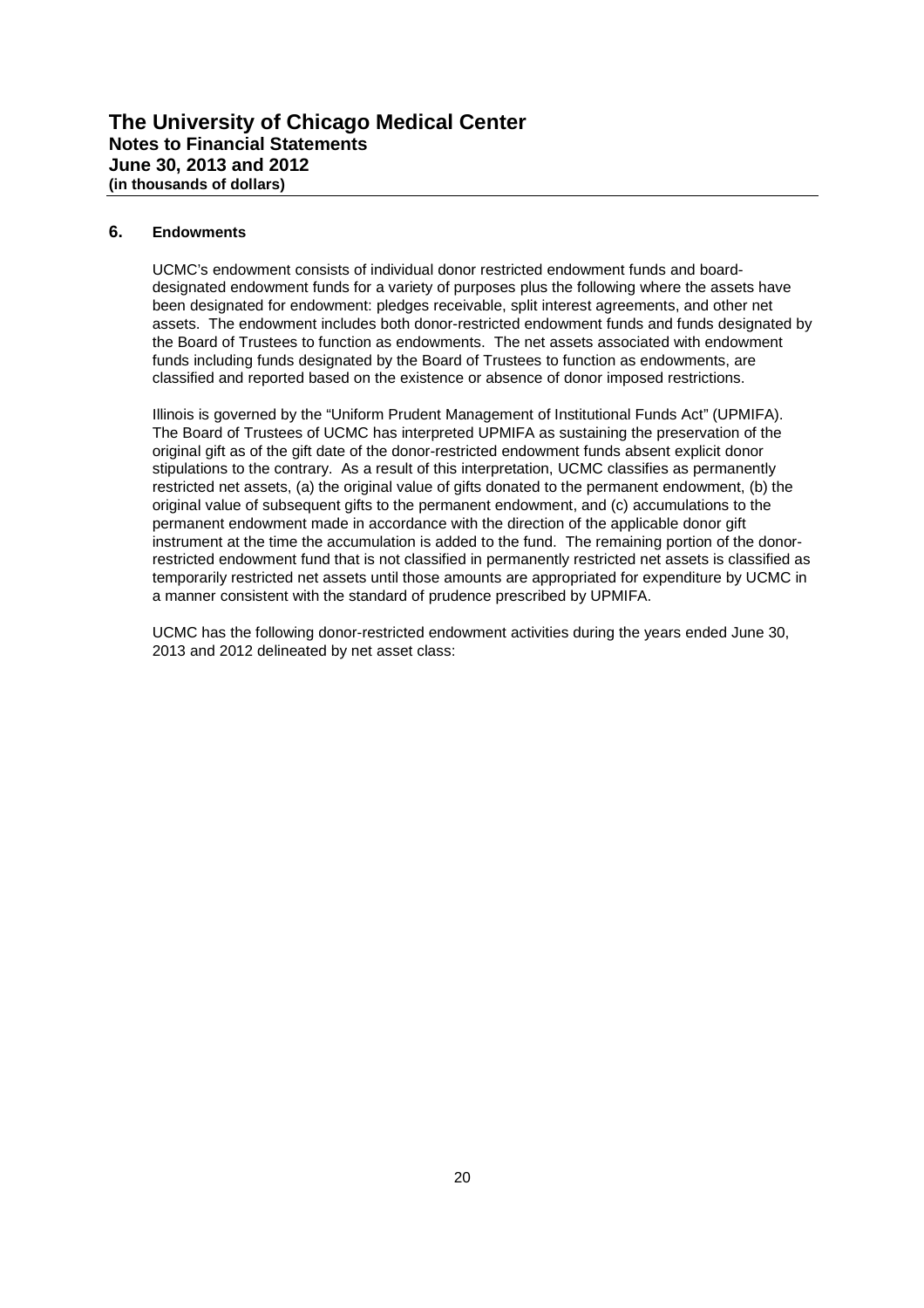## **The University of Chicago Medical Center Notes to Financial Statements June 30, 2013 and 2012**

**(in thousands of dollars)**

|                                                             |                          | <b>Unrestricted</b>                                       |                 |                                         |                                         |                         |                      |
|-------------------------------------------------------------|--------------------------|-----------------------------------------------------------|-----------------|-----------------------------------------|-----------------------------------------|-------------------------|----------------------|
|                                                             |                          | <b>Funds</b><br><b>Functioning</b>                        |                 | <b>Temporarily</b><br><b>Restricted</b> | Permanently<br><b>Restricted</b>        |                         | 2013<br><b>Total</b> |
| Endowment net assets,<br>beginning of year                  | \$                       | 796,105                                                   | \$              | 67,279                                  | \$<br>6,072                             | \$                      | 869,456              |
| Investment return:<br>Investment income<br>Net appreciation |                          | 38,437                                                    |                 | 3,518                                   |                                         |                         | 41,955               |
| (realized and unrealized)<br>Total investment return        |                          | 21,351<br>59,788                                          |                 | 1,086<br>4,604                          |                                         |                         | 22,437<br>64,392     |
| Gifts and other additions                                   |                          | 25,000                                                    |                 |                                         | 10                                      |                         | 25,010               |
| Appropriation of<br>endowment assets<br>for expenditure     |                          | (37,037)                                                  |                 | (3,610)                                 |                                         |                         | (40, 647)            |
| Appropriation of<br>endowment assets<br>for capital         |                          | (134, 707)                                                |                 |                                         |                                         |                         | (134, 707)           |
| Other                                                       |                          | (1, 859)                                                  |                 | 361                                     |                                         |                         | (1,498)              |
| Endowment net assets,<br>end of year                        | $\overline{\mathcal{G}}$ | 707,290                                                   | $\overline{\$}$ | 68,634                                  | \$<br>6,082                             | $\overline{\mathbf{e}}$ | 782,006              |
|                                                             |                          | <b>Unrestricted</b><br><b>Funds</b><br><b>Functioning</b> |                 | <b>Temporarily</b><br><b>Restricted</b> | <b>Permanently</b><br><b>Restricted</b> |                         | 2012<br><b>Total</b> |
| Endowment net assets,<br>beginning of year                  | \$                       | 810,184                                                   | \$              | 67,857                                  | \$<br>6,072                             | \$                      | 884,113              |
| Investment return:<br>Investment income<br>Net appreciation |                          | 36,192                                                    |                 | 3,140                                   |                                         |                         | 39,332               |
| (realized and unrealized)<br>Total investment return        |                          | (11, 335)<br>24,857                                       |                 | (305)<br>2,835                          |                                         |                         | (11, 640)<br>27,692  |
| Appropriation of<br>endowment assets<br>for expenditure     |                          | (37, 343)                                                 |                 | (3,792)                                 |                                         |                         | (41, 135)            |
| Other                                                       |                          | (1,593)                                                   |                 | 379                                     |                                         |                         | (1, 214)             |
| Endowment net assets,<br>end of year                        | \$                       | 796,105                                                   | \$              | 67,279                                  | \$<br>6,072                             | \$                      | 869,456              |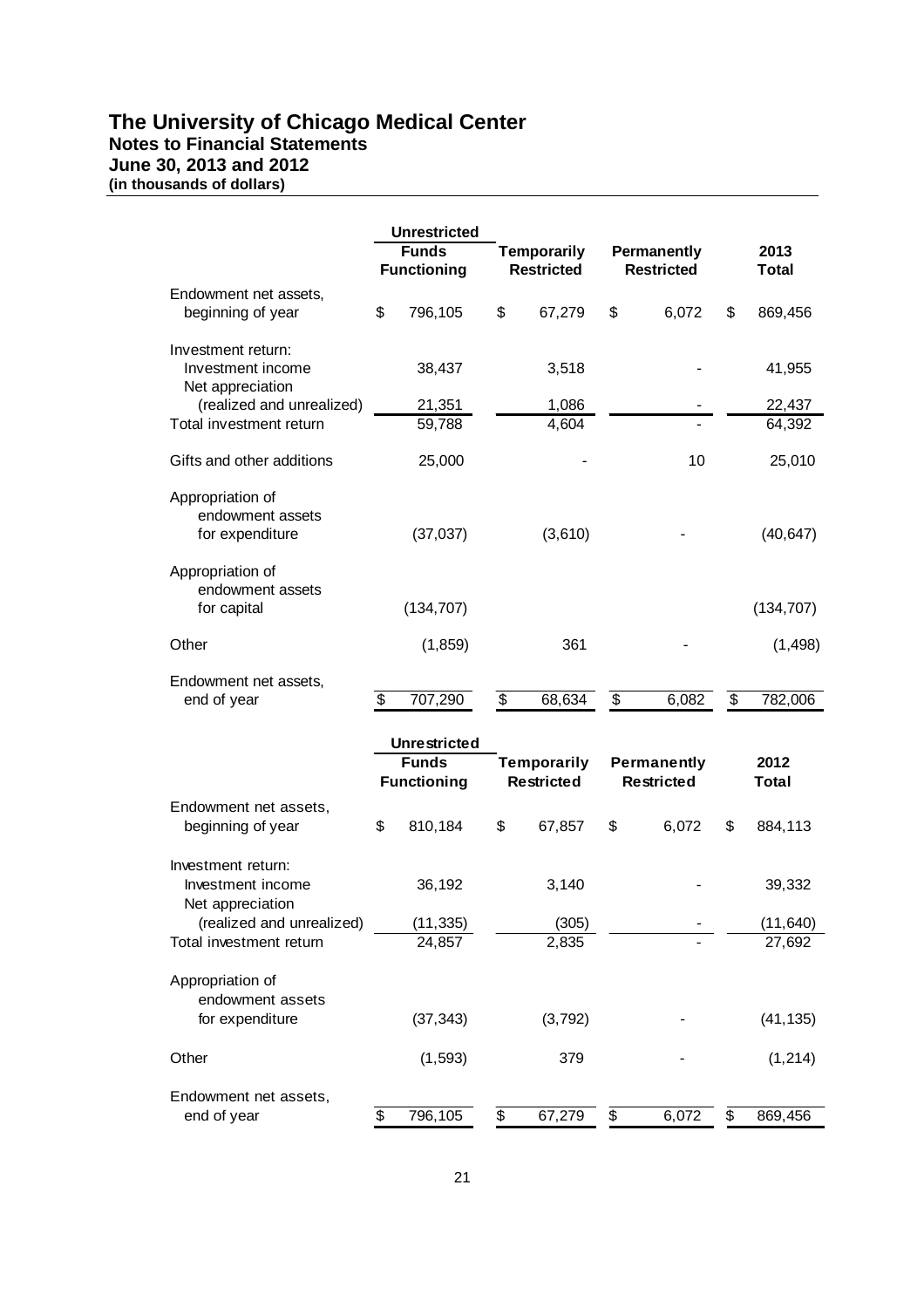Description of amounts classified as permanently restricted net assets and temporarily restricted net assets (Endowments only) as of June 30, 2013 and 2012:

|                                                                                                            |      | <b>Perpetual</b> | Time-<br><b>Restricted</b><br>by Donor | Time-<br><b>Restricted</b><br>by Law | 2013<br>Total          |
|------------------------------------------------------------------------------------------------------------|------|------------------|----------------------------------------|--------------------------------------|------------------------|
| Restricted for pediatric health care<br>Restricted for adult health care<br>Restricted for educational and | - \$ | 1,855<br>1,925   | \$                                     | \$<br>15,580<br>50,715               | \$<br>17,435<br>52,640 |
| scientific programs                                                                                        |      | 2,312            |                                        | 2,339                                | 4,651                  |
|                                                                                                            | \$   | 6,092            | \$                                     | \$<br>68,634                         | \$<br>74,726           |
|                                                                                                            |      |                  |                                        |                                      |                        |
|                                                                                                            |      | <b>Perpetual</b> | Time-<br><b>Restricted</b><br>by Donor | Time-<br><b>Restricted</b><br>by Law | 2012<br>Total          |
| Restricted for pediatric health care<br>Restricted for adult health care<br>Restricted for educational and | \$   | 1,835<br>1,925   | \$                                     | \$<br>15,273<br>49,751               | \$<br>17,108<br>51,676 |
| scientific programs                                                                                        |      | 2,312            |                                        | 2,255                                | 4,567                  |

## **Investment and Spending Policies**

UCMC has adopted endowment investment and spending policies that attempt to provide a predictable stream of funding to programs supported by its endowment while seeking to maintain the purchasing power of endowment assets. UCMC expects its endowment funds over time, to provide an average rate of return of approximately 6% annually. To achieve its long-term rate of return objectives, UCMC relies on a total return strategy in which investment returns are achieved through both capital appreciation (realized and unrealized gains) and current yield (interest and dividends). Actual returns in any given year may vary from this amount.

For endowments invested in TRIP, the Board of Trustees of UCMC has adopted the University's method to be used to appropriate endowment funds for expenditure, including following the University's payout formula. The University utilizes the total return concept in allocating endowment income. In accordance with the University's total return objective, between 4.5% and 5.5% of a 12-quarter moving average of the fair value of endowment investments, lagged by one year, is available each year for expenditure in the form of endowment payout. The exact payout percentage, which is set each year by the Board of Trustees with the objective of a 5% average payout over time, was 5% for the fiscal years ended June 30, 2013 and 2012. If endowment income received is not sufficient to support the total return objective, the balance is provided from capital gains. If income received is in excess of the objective, the balance is reinvested in the endowment.

For endowments invested apart from TRIP, UCMC calculates a payout of 4% annually on a rolling 24-month average market value. In establishing this policy, the Board considered the expected long term rate of return on its endowment.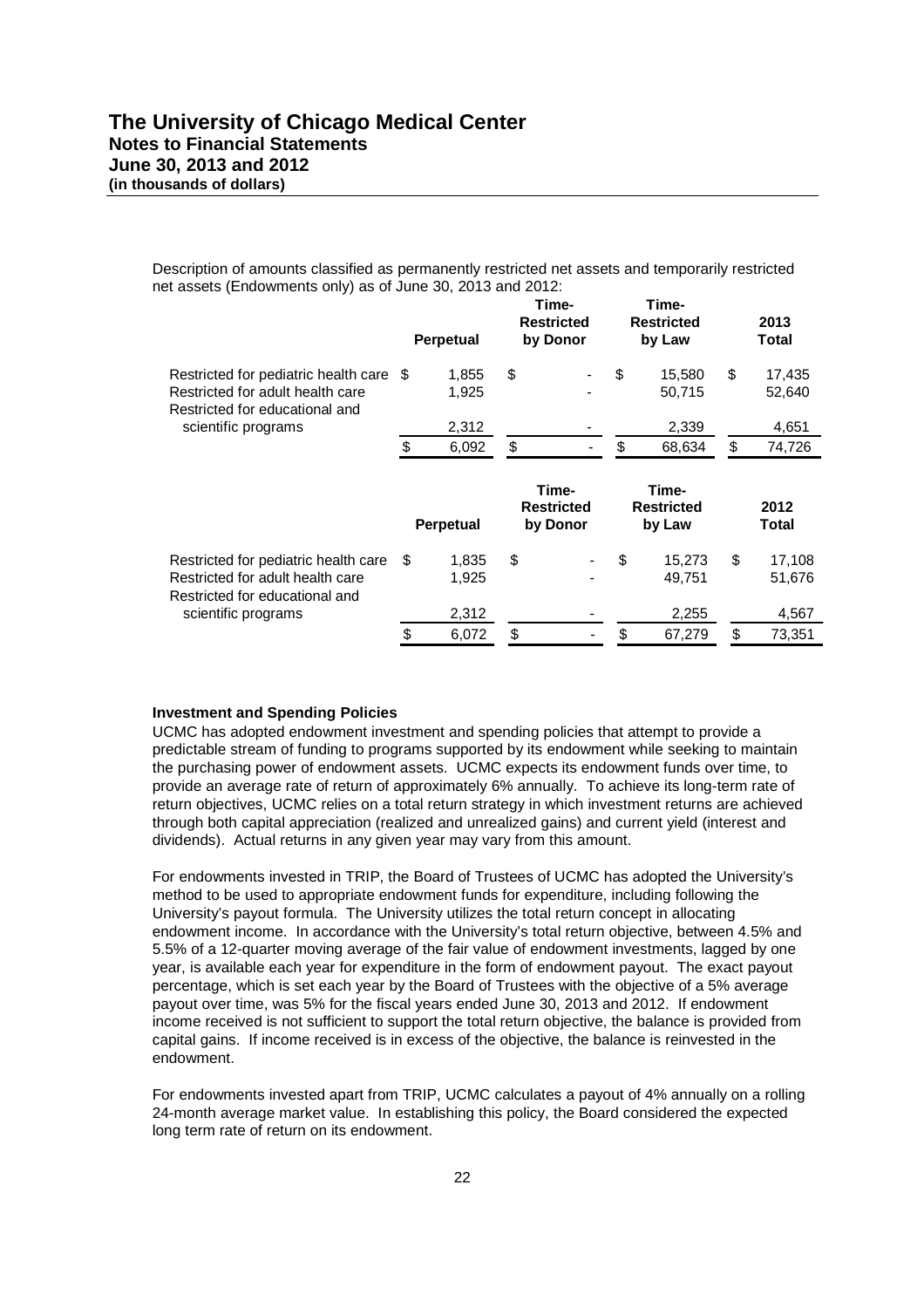## **7. Property, Plant and Equipment**

The components of property, plant and equipment as of June 30 are as follows:

|                                          | 2013            |   | 2012       |
|------------------------------------------|-----------------|---|------------|
| Land and land rights                     | \$<br>36.008    | S | 36,008     |
| Buildings and improvements               | 1,255,542       |   | 649,565    |
| Equipment                                | 576,374         |   | 479,832    |
| Construction in progress                 | 74,688          |   | 610,211    |
|                                          | 1,942,612       |   | 1,775,616  |
| Less accumulated depreciation            | (752,989)       |   | (709, 122) |
| Total property, plant and equipment, net | \$<br>1,189,623 |   | 1,066,494  |

UCMC's net property, plant and equipment cost includes \$10,600 representing assets under capital leases with the University, which are stated at the UCMC's historical cost. The cost of buildings that are jointly used by the University and UCMC is allocated based on the lease provisions. In addition, land and land rights includes \$19,200, which represents the unamortized portion of initial lease payments made to the University. UCMC entered into a services agreement in 2013 for the exclusive right to operate certain food service operations at the Medical Center, which includes a capital commitment in the amount of \$11,800 for equipment and renovations provided by the contractor. The amount outstanding as of June 30, 2013 was \$11,300.

The Center for Care and Discovery was placed into service in 2013; approximately \$134,800 was spent in 2013 related to the building. In 2013 and 2012, approximately \$0 and \$16,800 were capitalized related to software implementation of an electronic medical records system.

Capitalized interest costs in 2013 and 2012 were \$14,600 and \$10,000, respectively.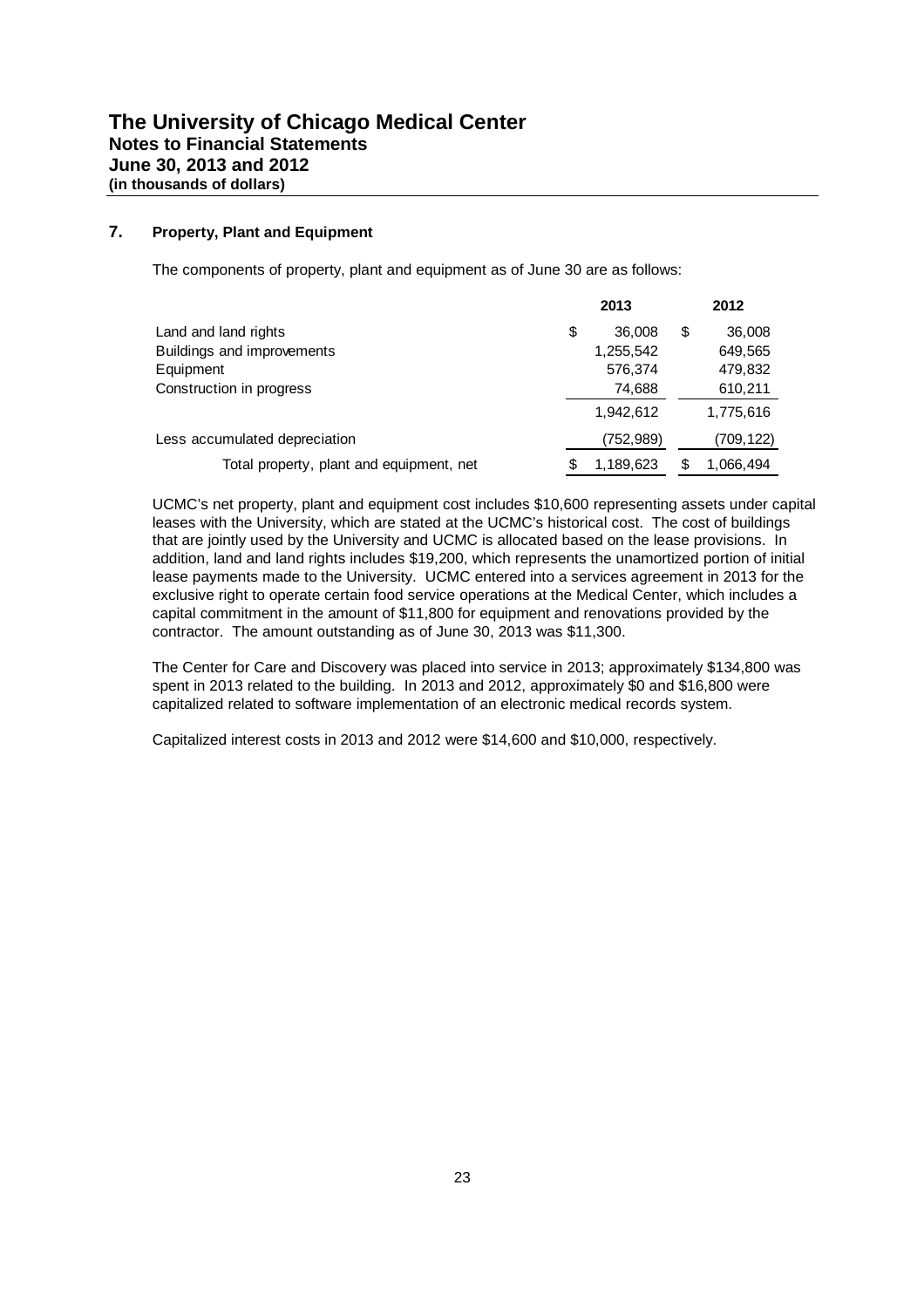## **8. Long-Term Debt**

Long-term debt as of June 30 consists of the following:

|                                                  | <b>Final fiscal</b> |               |              |               |
|--------------------------------------------------|---------------------|---------------|--------------|---------------|
|                                                  | year maturity       | Interest rate | 2013         | 2012          |
| Fixed rate:                                      |                     |               |              |               |
| Illinois Health Facilities Authority:            |                     |               |              |               |
| Series 2003                                      | 2015                | 5.0           | \$<br>14,530 | \$<br>21,235  |
| Illinois Finance Authority:                      |                     |               |              |               |
| Series 2009A and B                               | 2027                | 4.9           | 150,840      | 152,350       |
| Series 2009C                                     | 2037                | 5.4           | 85,000       | 85,000        |
| Series 2009D-1 and 2 (synthetically fixed rate)  | 2044                | 3.9           | 70,000       | 70,000        |
| Series 2009E-1 and 2 (synthetically fixed rate)  | 2044                | 3.9           | 70,000       | 70,000        |
| Series 2010 A and B (synthetically fixed rate)   | 2045                | 3.9           | 92,500       | 92,500        |
| Series 2011 A and B (synthetically fixed rate)   | 2045                | 3.9           | 92,500       | 92,500        |
| Series 2011C                                     | 2042                | 5.5           | 90,000       | 90,000        |
| Series 2012A                                     | 2037                | 4.5           | 72,080       | 75,155        |
| Unamortized premium                              |                     |               | 11,163       | 12,528        |
| Total fixed rate                                 |                     |               | 748,613      | 761,268       |
| Variable rate:                                   |                     |               |              |               |
| Series 2013A                                     | 2020                | 1.0           | 686          |               |
| Illinois Educational Facilities Authority (IEFA) | 2038                | 0.2           | 81,427       | 83,277        |
| Total variable rate                              |                     |               | 82,113       | 83,277        |
| Total notes and bonds payable                    |                     |               | 830,726      | 844.545       |
| Less current portion of long-term debt           |                     |               | (10, 385)    | (11, 290)     |
| Long-term portion of debt                        |                     |               | 820,341      | \$<br>833,255 |

The fair value of long-term debt is based on the pricing of fixed-rate bonds of market participants, including assumptions about the present value of current market interest rates, and loans of comparable quality and maturity. The fair value of long-term debt would be a Level 2 hierarchy. The carrying value of long-term debt is below the estimated fair value of the debt by \$10,729 and \$34,439 as of June 30, 2013 and June 30, 2012, respectively, based on the quoted market prices for the same or similar issues.

Scheduled annual repayments for the next five years are as follows at June 30:

| Year | Amount       |
|------|--------------|
| 2014 | \$<br>10.385 |
| 2015 | 10.050       |
| 2016 | 12.778       |
| 2017 | 13,255       |
| 2018 | 13.868       |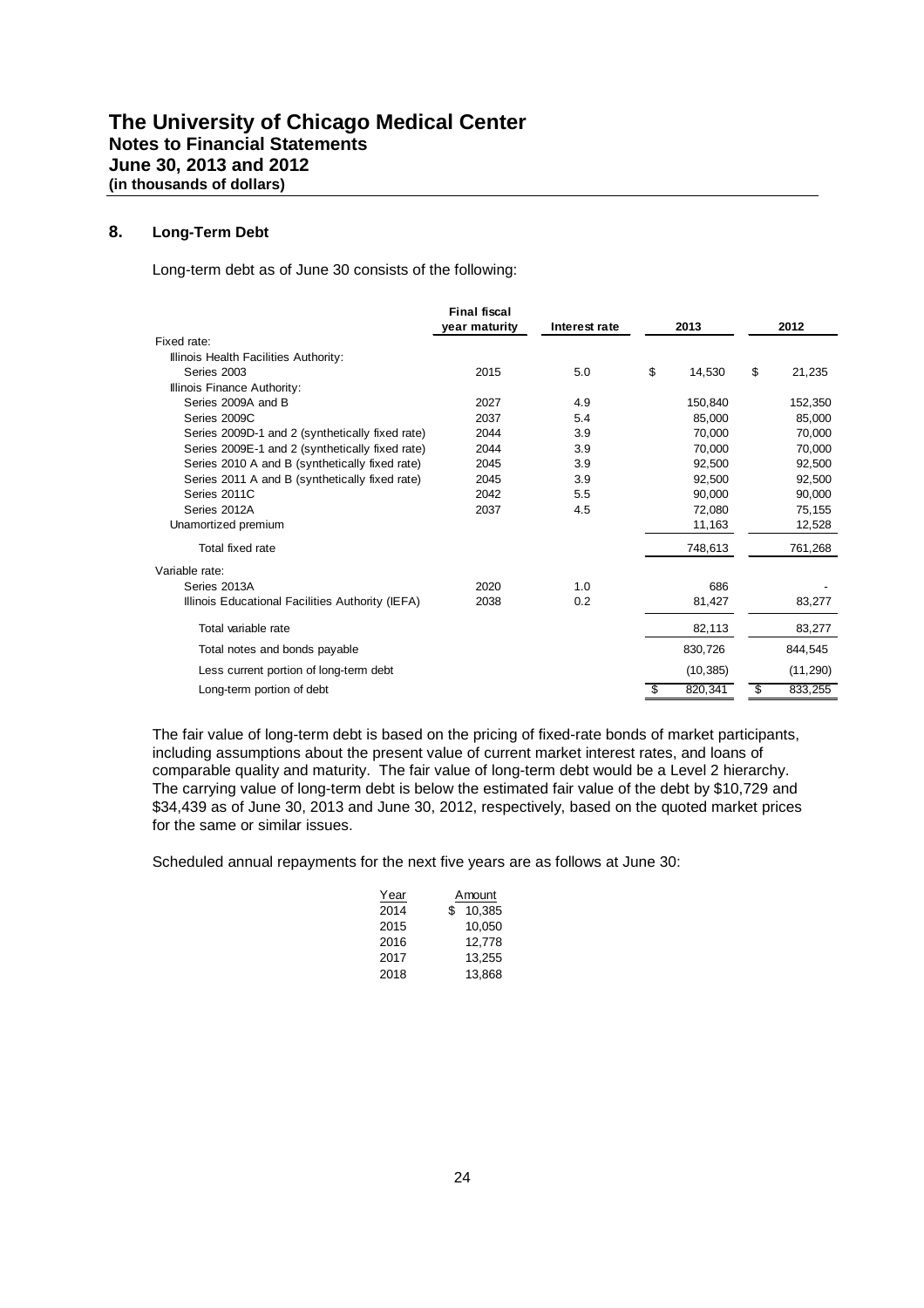Under its various indebtedness agreements, the Medical Center is subject to certain financial covenants, including maintaining a minimum debt service coverage ratio, maintaining minimum levels of days cash on hand, maintaining debt to capitalization at certain levels; limitations on selling, leasing, or otherwise disposing of Medical Center property; and certain other nonfinancial covenants. Each of the bond series is collateralized by unrestricted receivables under a Master Trust Indenture and subject to certain restrictions. The Medical Center was in compliance with its debt covenants as of June 30, 2013 and 2012.

#### *Recent Financing Activity*

In January 2013, the Medical Center entered into an issuance of a tax-exempt direct purchase loan with a financial institution, issued as \$75,000 of Series 2013A bonds, allocated to the Medical Center for the purpose of constructing a new parking garage. This bond functions similar to a construction loan with principal being drawn down as construction proceeds. Interest at LIBOR plus 60 basis points is payable each month based on the outstanding principal balance. A mandatory purchase date of repayment is established for January 24, 2020.

## *Letters of Credit*

Payment on each of the variable rate demand revenue bonds is also collateralized by a letter of credit. The letters of credit that support the Series 2009D and the Series 2009E bonds were due to expire in August 2012. The Medical Center replaced the letter of credit that supports the Series 2009D bonds with a new letter of credit in June 2012, which expires in June 2017. The letter of credit that supports the 2009E bonds was extended subsequent to June 30, 2012 and now expires in December 2014. The letters of credit that support the Series 2010A and Series 2010B bonds expire in November 2015 and the letters of credit that support the Series 2011A and Series 2011B bonds expire in May 2016. The letters of credit are subject to certain restrictions, which include financial ratio requirements and consent to future indebtedness. The most restrictive financial ratio is to maintain a debt service coverage ratio of 1.25:1. UCMC was in compliance with all applicable debt covenants at June 30, 2013.

Payment on each of the IEFA bonds is collateralized by a letter of credit maturing November 2014. The letter of credit is subject to certain restrictions, which include financial ratio requirements. The most restrictive financial ratio is to maintain a debt service coverage ratio of 1.75:1. UCMC was in compliance with all applicable debt covenants at June 30, 2013.

Included in UCMC's debt is \$81,427 of commercial paper revenue notes and \$325,000 of variable rate demand bonds. In the event that UCMC's remarketing agents are unable to remarket the bonds, the trustee of the bonds will tender them under the letters of credit. Scheduled repayments under the letters of credit are between 1 and 3 years, beginning after a grace period of at least one year, and bear interest rates different from those associated with the original bond issue. Any bonds tendered are still eligible to be remarketed. Bonds subsequently remarketed would be subject to the original bond repayment schedules.

UCMC paid interest, net of capitalized interest, of approximately \$18,300 and \$13,000 in 2013 and 2012, respectively.

UCMC has a \$15,000 line of credit from a commercial bank. As of June 30, 2013 and 2012, no amount was outstanding under this line.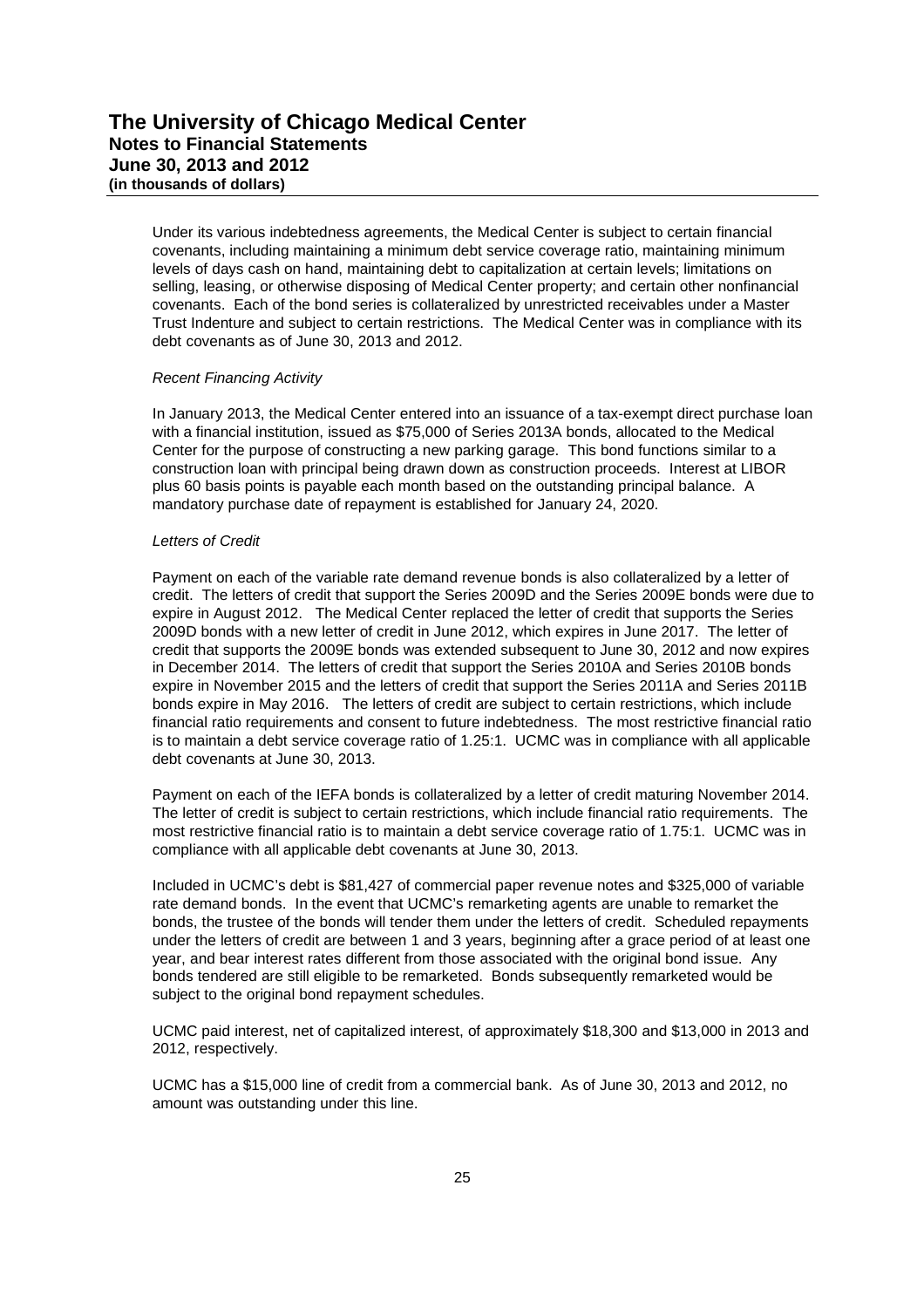## **9. Commitments**

## **Leases**

UCMC has capital and noncancelable operating leases for certain buildings and equipment. Future minimum payments required under noncancelable operating and capital leases as of June 30 are as follows:

|                                                     | Operating   | Capital   |  |
|-----------------------------------------------------|-------------|-----------|--|
| 2014                                                | \$<br>2,232 | \$<br>303 |  |
| 2015                                                | 2,074       | 172       |  |
| 2016                                                | 2,102       |           |  |
| 2017                                                | 548         |           |  |
| 2018 and thereafter                                 | 6,808       |           |  |
| Total minimum lease payments                        | 13,764      | 475       |  |
| Less - Amount representing interest                 |             | 11        |  |
| Present value of net minimum capital lease payments |             | 464       |  |

The amount of total assets capitalized under these leases at June 30, 2013 and 2012, is \$3,000 and \$3,200 with related accumulated depreciation of \$2,400 and \$2,100, respectively. Rental expense was approximately \$5,500 and \$4,700 for the years ended June 30, 2013 and 2012, respectively, including a \$500 annual rental of a parking garage from the University.

## **10. Insurance**

UCMC is included under certain of the University's insurance programs. Since 1977, UCMC, in conjunction with the University, has maintained a self-insurance program for its medical malpractice liability. This program is supplemented with commercial excess insurance above the University's self-insurance retention, which for the years ended June 30, 2013 and 2012 was \$7,500 per claim and unlimited in the aggregate. Claims in excess of \$7,500 are subject to an additional self-insurance retention limited to \$12,500 per claim and \$12,500 in aggregate.

The estimated liability for medical malpractice self-insurance is actuarially determined based upon estimated claim reserves and various assumptions, and represents the estimated present value of self-insurance claims that will be settled in the future. It considers anticipated payout patterns as well as interest to be earned on available assets prior to payment. The discount rate used to value the self-insurance liability is a risk-adjusted rate commensurate with the duration of anticipated payments. These inputs to the fair value estimate of the liability are considered Level 2 in the fair value hierarchy.

A comparison of the estimated liability for incurred malpractice claims (filed and not filed) and net assets for the combined University and UCMC self-insurance program as of June 30, 2013 and 2012, is presented below:

|                                                                                | 2013    |   | 2012    |
|--------------------------------------------------------------------------------|---------|---|---------|
| Actuarial present value of self-insurance liability<br>for medical malpractice | 254.328 | S | 246.700 |
| Total assets available for claims                                              | 352.414 | S | 330.431 |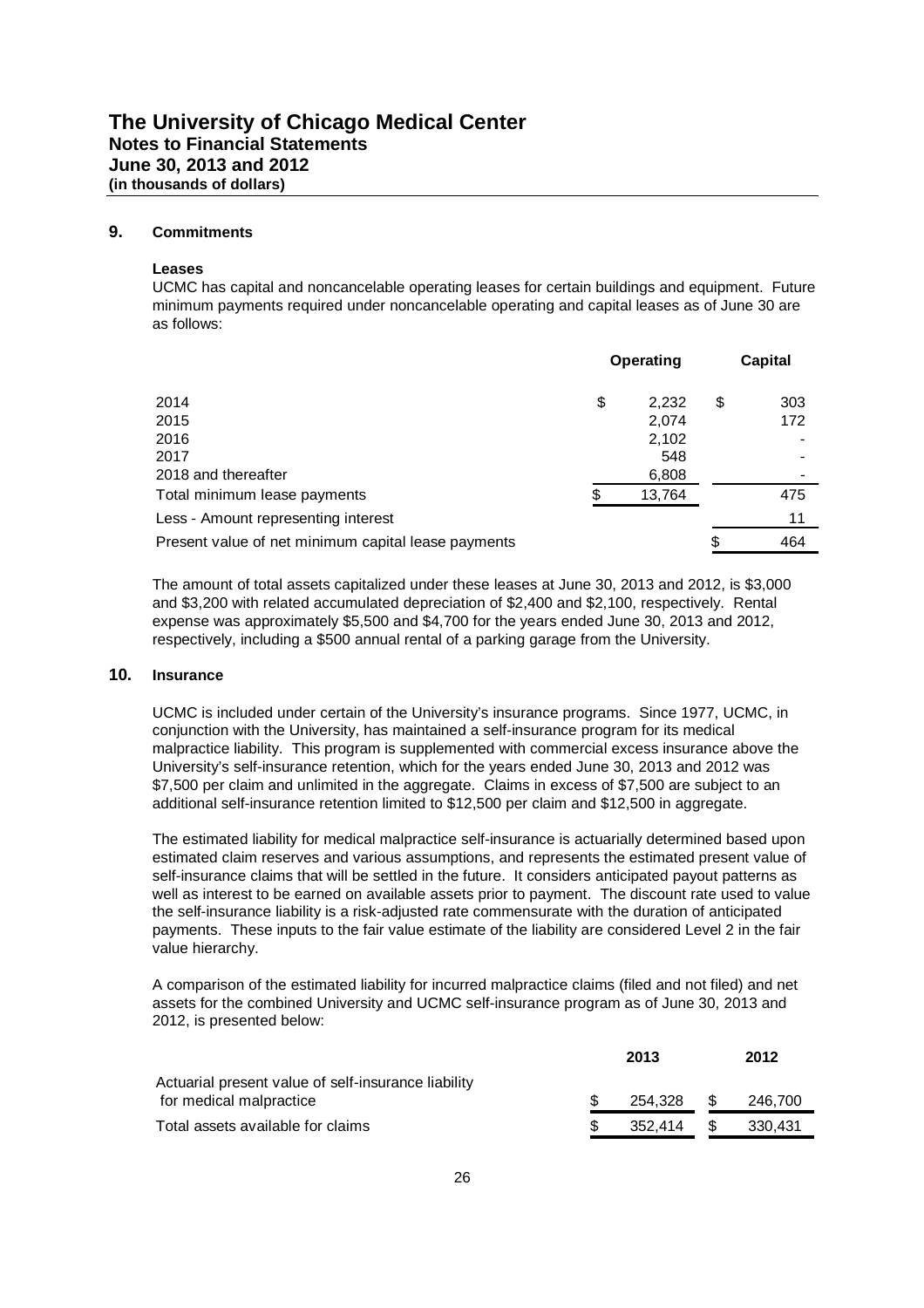If the present-value method were not used, the ultimate liability for medical malpractice selfinsurance claims would be approximately \$47,200 higher at June 30, 2013. The interest rate assumed in determining the present value was 4.5% for 2013 and 3.75% for 2012. The Medical Center has recorded its pro-rata share of the malpractice self-insurance liability as required under ASU 2010-24 in the amount of \$121,300 at June 30, 2013 and \$118,153 at June 30, 2012 with an offsetting receivable from the malpractice trust to cover any related claims.

The malpractice self-insurance trust assets consist primarily of funds held in TRIP.

UCMC recognizes as malpractice expense its negotiated pro-rata share of the actuarially determined normal contribution, with gains and losses amortized over six years, with no retroactive adjustments, as provided in the operating agreement. For fiscal year 2014, the Medical Center expense will be \$15,300 related to malpractice.

UCMC designated \$14,800 and \$12,400 as of June 30, 2013 and 2012, respectively, as a workers' compensation self-insurance reserve trust fund. The self-insurance program investments consist of 65% bonds and 35% marketable equities. The specifically identified claim requirements and actuarially determined reserve requirements for unreported workers' compensation claims were \$9,500 and \$8,200 as of June 30, 2013 and 2012, respectively. The University also charges UCMC for its portion of other commercial insurance and self-insurance costs.

## **11. Pension Plans**

#### **Active Plans**

A majority of UCMC's personnel participate in the University's defined benefit and contribution pension plan. Under the defined benefit portion of this plan, benefits are based on years of service and the employee's compensation for the five highest paid consecutive years within the last ten years of employment. UCMC and the University make annual contributions to this portion of the plan at a rate necessary to maintain plan funding on an actuarially recommended basis. UCMC recognizes its share of net periodic pension cost as expense and any difference in the contribution amount as a transfer of unrestricted net assets. The reduction to net assets for 2013 was \$2,800. Contributions of \$32,500 and \$52,700 were made in the fiscal years ended June 30, 2013 and 2012, respectively. UCMC expects to make contributions of \$32,500 for the fiscal year ended June 30, 2014 that will be entirely expensed as net periodic pension costs.

Under the defined contribution portion of the plan, UCMC and plan participants make contributions that accrue to the benefit of the participants at retirement. UCMC's contributions, which are based on a percentage of each covered employee's salary, totaled approximately \$6,400 and \$6,100 for the years ended June 30, 2013 and 2012, respectively.

| <b>Plan Name</b>                                           | EIN            | <b>Contributions of UCMC</b> |               |  |  |
|------------------------------------------------------------|----------------|------------------------------|---------------|--|--|
|                                                            |                | 2013                         | 2012          |  |  |
| University of Chicago Retirement Income Plan for Employees | 36-2177139-002 | 6.711<br>\$.                 | 35.000<br>\$. |  |  |
| University of Chicago Pension Plan for Staff Employees     | 36-2177139-003 | 25.789                       | 17.700        |  |  |
|                                                            |                | 32.500                       | 52.700<br>\$. |  |  |

 $\mathbf{r}$ 

The benefit obligation, fair value of plan assets and funded status for the University's defined benefit plan included in the University's financial statements as of June 30, are shown below: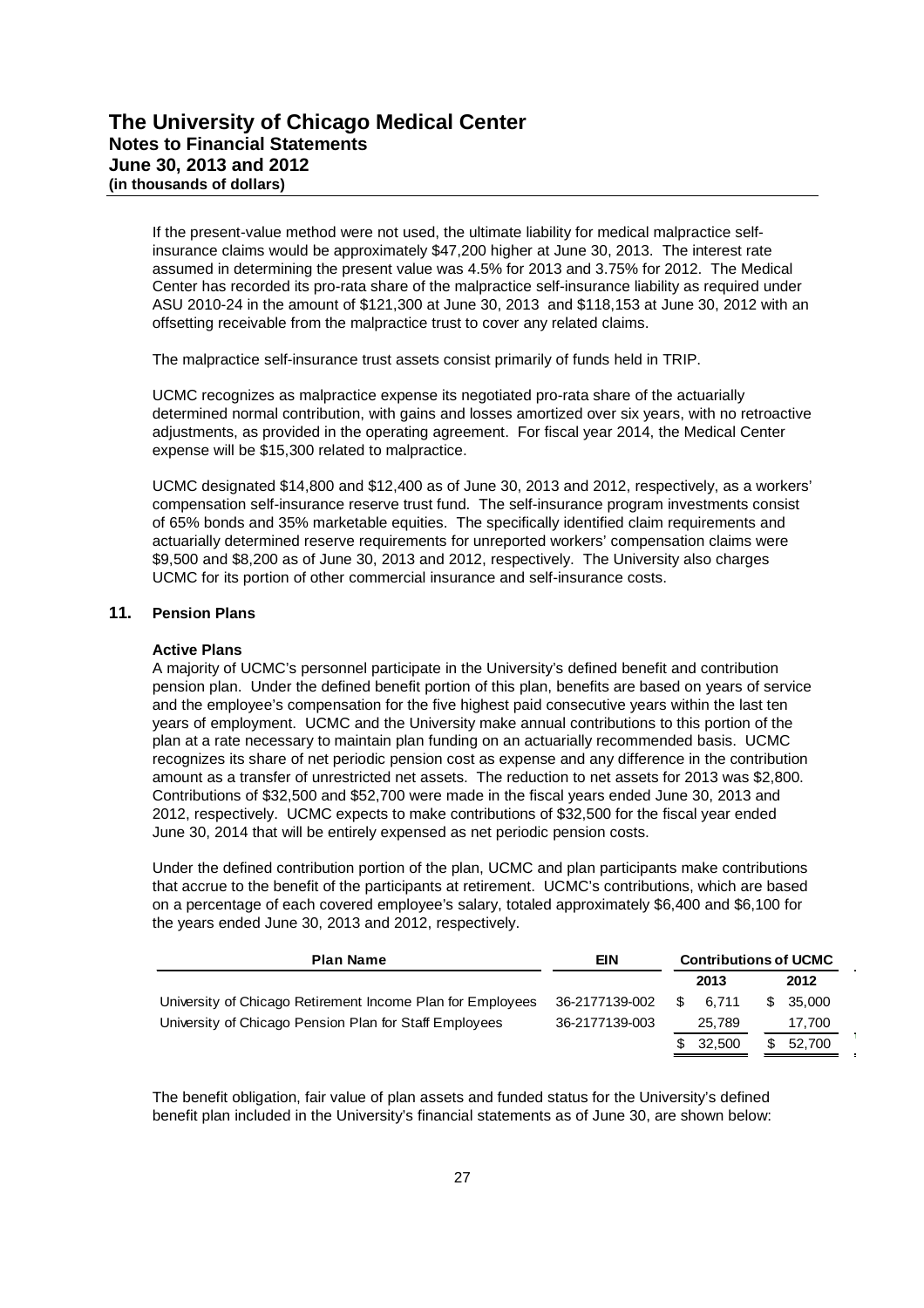|                                                | 2013      | 2012       |
|------------------------------------------------|-----------|------------|
| Projected benefit obligation                   | 795.133   | 780.797    |
| Fair value of plan assets                      | 557.966   | 496,657    |
| Deficit of plan assets over benefit obligation | (237.167) | (284, 140) |

The weighted-average assumptions used in the accounting for the plan are shown below:

|                                | 2013 | 2012    |
|--------------------------------|------|---------|
| Discount rate                  | 4.9% | 4.5%    |
| Expected return on plan assets | 7.0% | 7.1%    |
| Rate of compensation increase  | 3.5% | $3.5\%$ |

The weighted average asset allocation for the plan is as follows:

|                      | 2013   | 2012   |
|----------------------|--------|--------|
| Domestic equities    | 29%    | 27%    |
| International equity | $15\%$ | $16\%$ |
| Fixed income         | 56 %   | 57 %   |
|                      | 100 %  | 100 %  |

The pension and other postretirement benefit obligation considers anticipated payout patterns as well as investment returns on available assets prior to payment. The discount rate used to value the pension and other postretirement benefit obligation is a risk-adjusted rate commensurate with the duration of anticipated payments. These inputs to the fair value estimate are considered Level 2 in the fair value hierarchy.

Total benefits and plan expenses paid by the plan were \$36,200 and \$32,200 for the fiscal years ended June 30, 2013 and 2012, respectively.

Expected future benefit payments excluding plan expenses are as follows:

#### **Fiscal Year**

| 2014      | 42,109  |
|-----------|---------|
| 2015      | 37,761  |
| 2016      | 40,072  |
| 2017      | 42,672  |
| 2018      | 45,160  |
| 2019-2023 | 265,818 |

Certain UCMC personnel participate in a contributory pension plan. Under this plan, UCMC and plan participants make annual contributions to purchase annuities equivalent to retirement benefits earned. UCMC's pension expense for this plan was \$4,900 and \$5,000 for the years ended June 30, 2013 and 2012, respectively.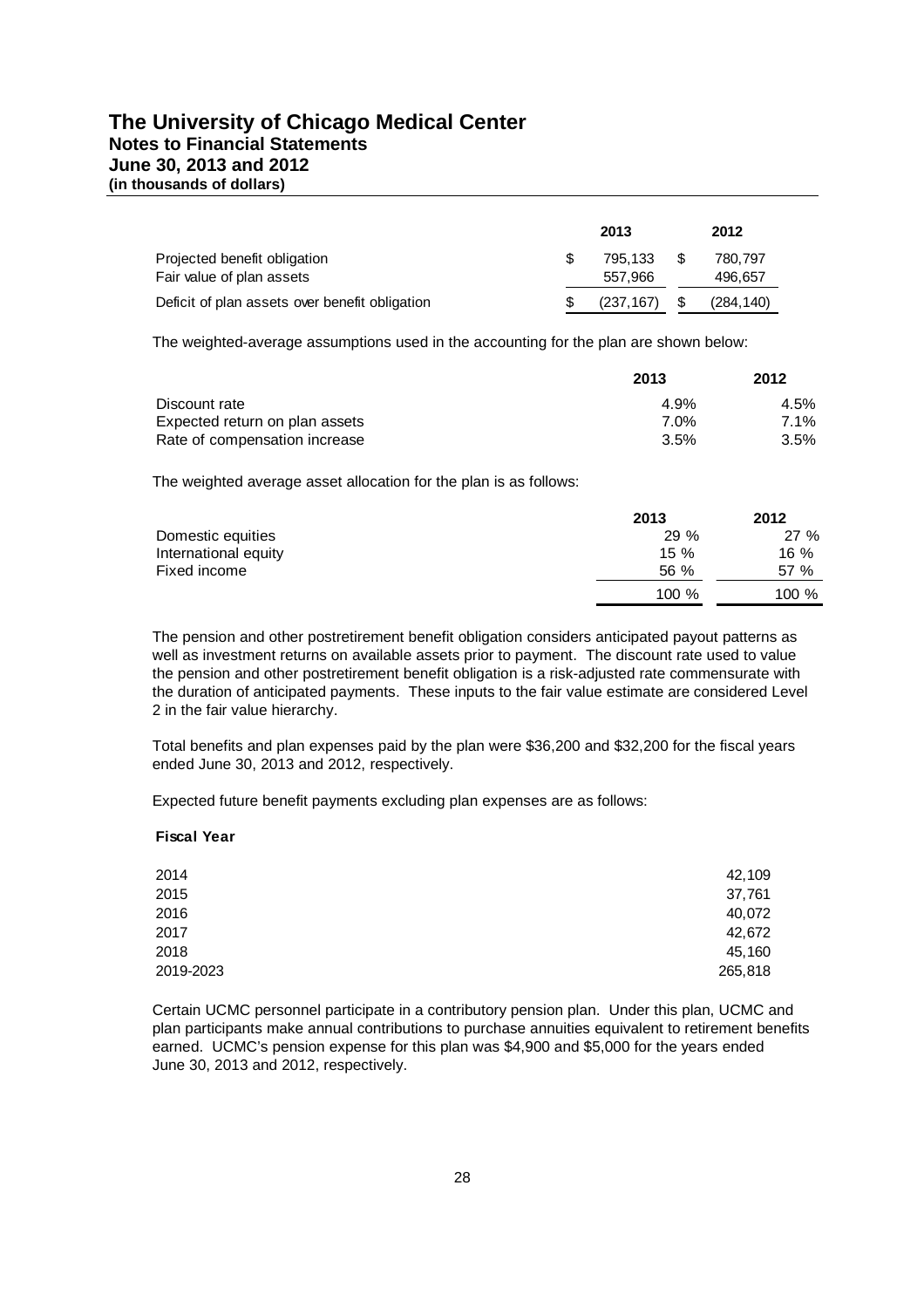## **Curtailed and Frozen Plan**

In June 2002, UCMC assumed sponsorship of the Louis A. Weiss Memorial Hospital Pension Plan (Employer Identification Number 36-3488183, Plan Number 003), which covers employees of a former affiliate. Participation and benefit accruals are frozen. All benefit accruals are fully vested.

Components of net periodic pension cost and other amounts recognized in unrestricted net assets include the following:

|                                                      |    | <b>Years Ended June 30,</b><br>2012 |    |         |
|------------------------------------------------------|----|-------------------------------------|----|---------|
| Net periodic pension cost                            |    |                                     |    |         |
| Interest cost                                        | \$ | 2,340                               | \$ | 2,719   |
| Expected return on plan assets                       |    | (2,860)                             |    | (2,921) |
| Amortization of unrecognized                         |    |                                     |    |         |
| net actuarial loss                                   |    | 817                                 |    | 684     |
| Net periodic pension cost                            |    | 297                                 |    | 482     |
| Other changes in plan assets and benefit obligations |    |                                     |    |         |
| recognized in unrestricted net assets                |    |                                     |    |         |
| Liability for pension benefits                       |    | 3,878                               |    | (2,659) |
| Total recognized in net periodic pension cost and    |    |                                     |    |         |
| unrestricted net assets                              | \$ | (3,581)                             | \$ | 3.141   |

The following tables set forth additional required pension disclosure information for this plan:

|                                                | 2013         | Years Ended June 30,<br>2012 |           |  |
|------------------------------------------------|--------------|------------------------------|-----------|--|
| Change in projected benefit obligation         |              |                              |           |  |
| Benefit obligation at beginning of year        | \$<br>58,098 | \$                           | 55,219    |  |
| Interest cost                                  | 2,340        |                              | 2,719     |  |
| Net actuarial loss (gain)                      | (3,029)      |                              | 3,425     |  |
| Benefits paid                                  | (3,319)      |                              | (3,264)   |  |
|                                                | 54,090       |                              | 58,099    |  |
| Change in plan assets                          |              |                              |           |  |
| Fair value of plan assets at beginning of year | 47,696       |                              | 41,717    |  |
| Actual return on plan assets                   | 2,892        |                              | 3,003     |  |
| Employer contribution                          | 1,091        |                              | 6,240     |  |
| Benefits paid                                  | (3, 319)     |                              | (3,264)   |  |
|                                                | 48,360       |                              | 47,696    |  |
| Funded status at end of year                   | (5,730)      | \$                           | (10, 403) |  |

Amounts recognized in the balance sheet are included in noncurrent liabilities.

Accumulated plan benefits equal projected plan benefits. Assumptions used in the accounting for the net periodic pension cost were as follows: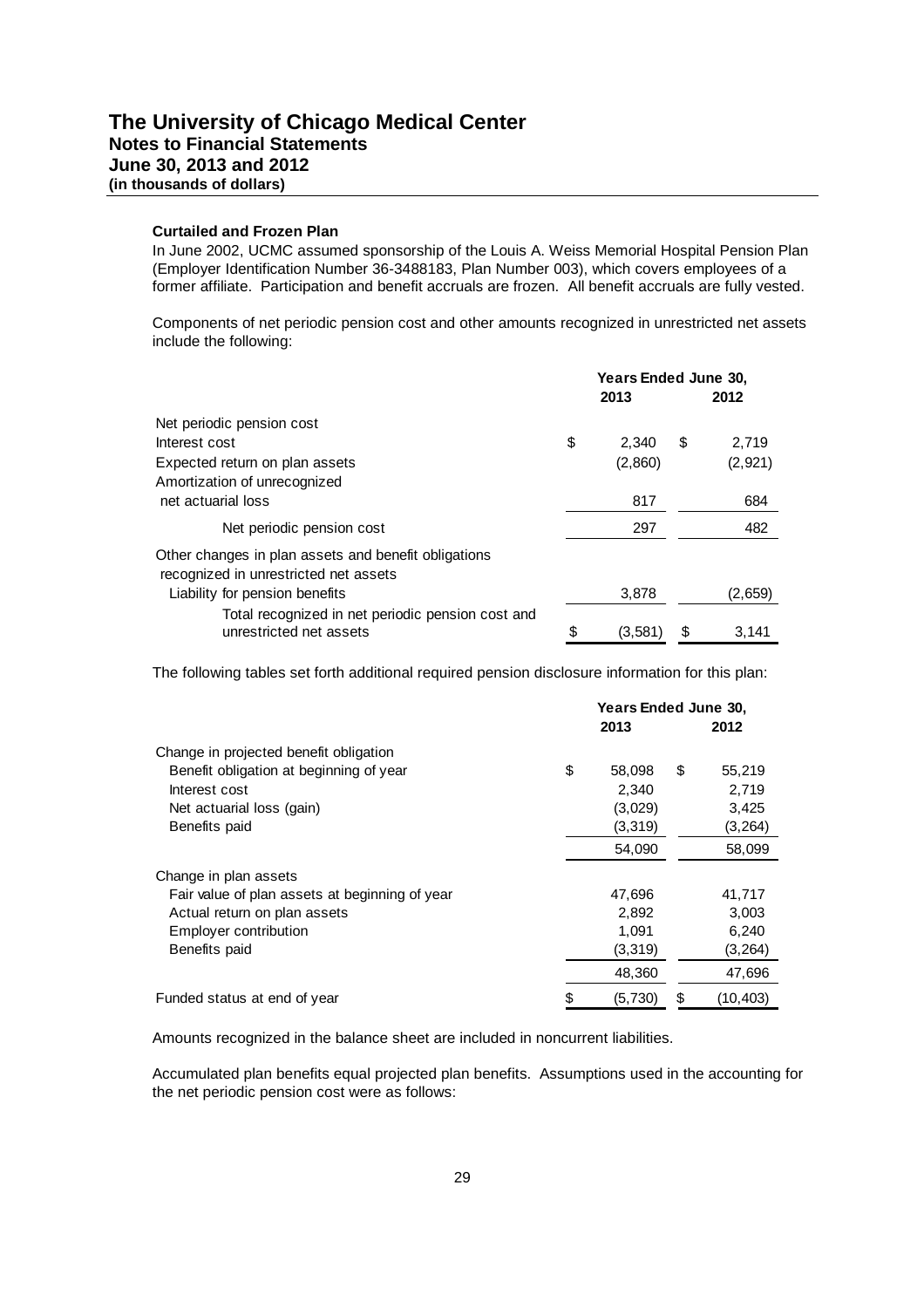|                                | 2013 | 2012    |
|--------------------------------|------|---------|
| Discount rate                  | 4.8% | $4.2\%$ |
| Expected return on plan assets | 6.0% | 6.0 $%$ |
| Rate of compensation increase  | N/A  | N/A     |

Weighted average asset allocations for plan assets are as follows:

|                        | 2013  | 2012  |
|------------------------|-------|-------|
| Cash                   | 2%    | 8%    |
| Fixed income           | 51    | 53    |
| Domestic equities      | 34    | 28    |
| International equities | 13    | 11    |
|                        | 100 % | 100 % |

All plan assets are valued using level 1 inputs. The target asset allocation is 40% equities and 60% fixed income. The expected return on plan assets is based on historical investment returns for similar investment portfolios.

UCMC expects to make contributions of \$1,500 to the plan in the fiscal year ending June 30, 2014. Expected future benefit payments are:

## **Fiscal Year**

| 2014      | \$<br>3,565 |
|-----------|-------------|
| 2015      | 3,547       |
| 2016      | 3,535       |
| 2017      | 3,535       |
| 2018      | 3,559       |
| 2019-2023 | 18,206      |
|           |             |

## **12. Acquisitions**

On September 30, 2011, the Medical Center entered into an Asset Purchase Agreement, whereby the Medical Center acquired the operations of Midwest Center for Hematology/Oncology, S.C. a professional service corporation that specializes in oncology. The purchase price was \$2,607 and there are no earn-out provisions with the agreements. The acquisition is accounted for under the purchase method of accounting and, accordingly, the cost has been allocated on the basis of estimated fair value of assets acquired and liabilities assumed. This resulted in \$746 of the purchase price being allocated to goodwill and \$905 being allocated to non-compete agreements. The non-compete agreements are amortized over a 5 year period.

## **13. Concentration of Credit Risk**

As a hospital, UCMC is potentially subject to concentration of credit risk from patient accounts receivable and certain investments. Investments, which include government and agency securities, stocks, corporate bonds, real assets, absolute return, and private equities, are not concentrated in any corporation or industry or with any single counter-party. UCMC receives a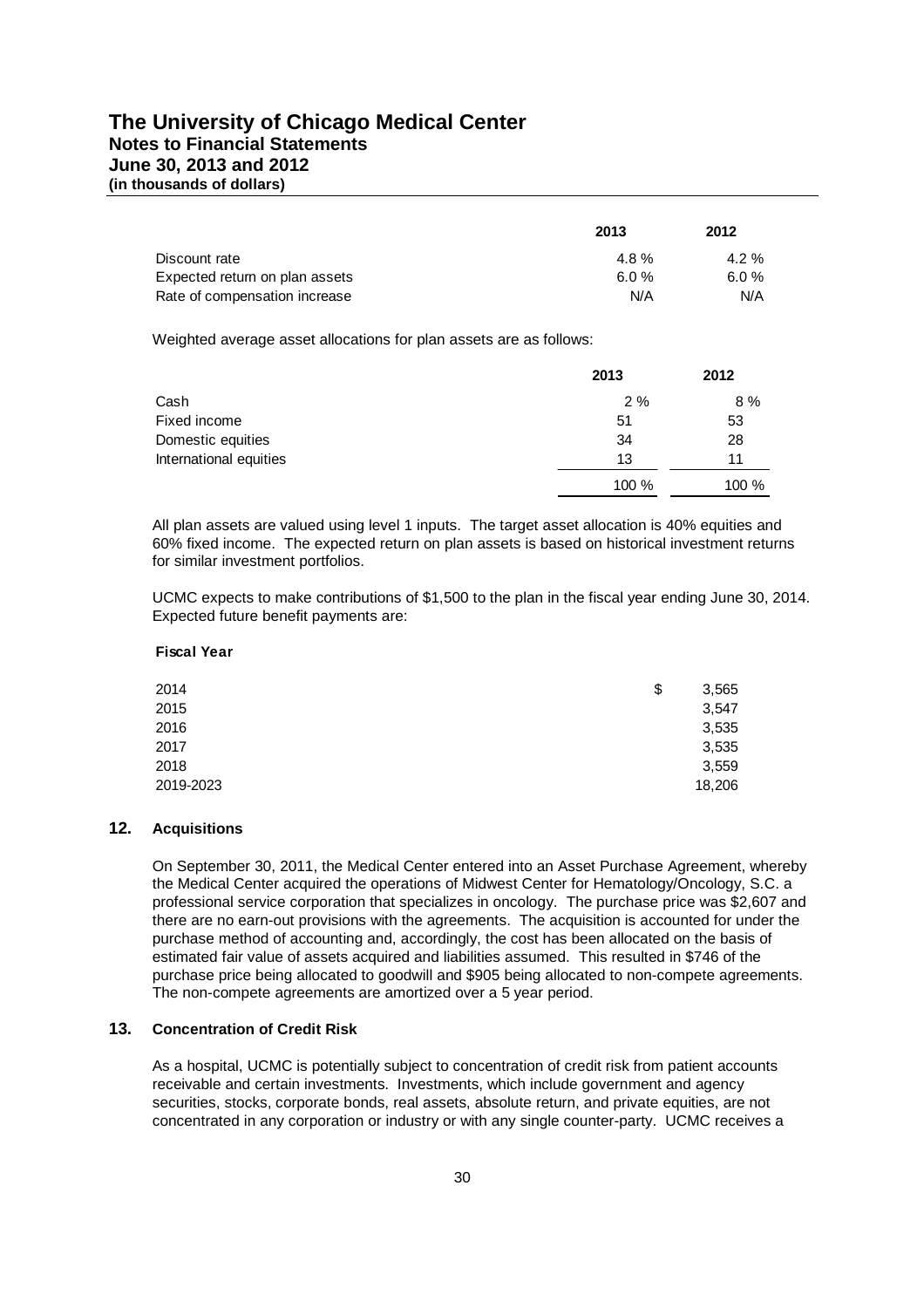significant portion of its payments for services rendered from a limited number of government and commercial third-party payors, including Medicare, Medicaid, and Blue Cross. For 2013 and 2012, Medicaid approximated 15% and 17% of the Medical Center's net revenue for the year. Medicaid represented 16% and 30% of UCMC's net accounts receivable at June 30, 2013 and 2012, respectively. Management does not anticipate any collection risk related to the Medicaid accounts receivable at June 30, 2013. UCMC has not historically incurred any significant credit losses outside the normal course of business.

## **14. Pledges**

Pledges receivable at June 30 are shown below:

|                                                     | 2013        |    | 2012   |  |  |
|-----------------------------------------------------|-------------|----|--------|--|--|
| Unconditional promises expected to be collected in: |             |    |        |  |  |
| Less than one year                                  | \$<br>2.272 | \$ | 4.959  |  |  |
| One year to five years                              | 2,634       |    | 6,001  |  |  |
| More than five years                                |             |    |        |  |  |
|                                                     | 4.906       |    | 10,960 |  |  |
| Less unamortized discount (discount rate 5.5%)      | (197)       |    | (527)  |  |  |
| Total                                               | \$<br>4.709 |    | 10,433 |  |  |

## **15. Restricted Net Assets**

Temporarily restricted net assets are available for the following purposes as of June 30:

|                                     |     | 2013   |   | 2012   |
|-------------------------------------|-----|--------|---|--------|
| Pediatric health care               | \$. | 17.943 | S | 17.751 |
| Adult health care                   |     | 51.756 |   | 50,743 |
| Educational and scientific programs |     | 4.691  |   | 4.187  |
| Capital and other purposes          |     | 7.581  |   | 22,664 |
| Total                               | S   | 81.971 |   | 95.345 |

Income from permanently restricted net assets is restricted for:

|                                     | 2013 |       |  | 2012  |  |  |
|-------------------------------------|------|-------|--|-------|--|--|
| Pediatric health care               | S    | 1.855 |  | 1.845 |  |  |
| Adult health care                   |      | 1.925 |  | 1,935 |  |  |
| Educational and scientific programs |      | 2.312 |  | 2,312 |  |  |
| Гоtal                               |      | 6.092 |  | 6.092 |  |  |